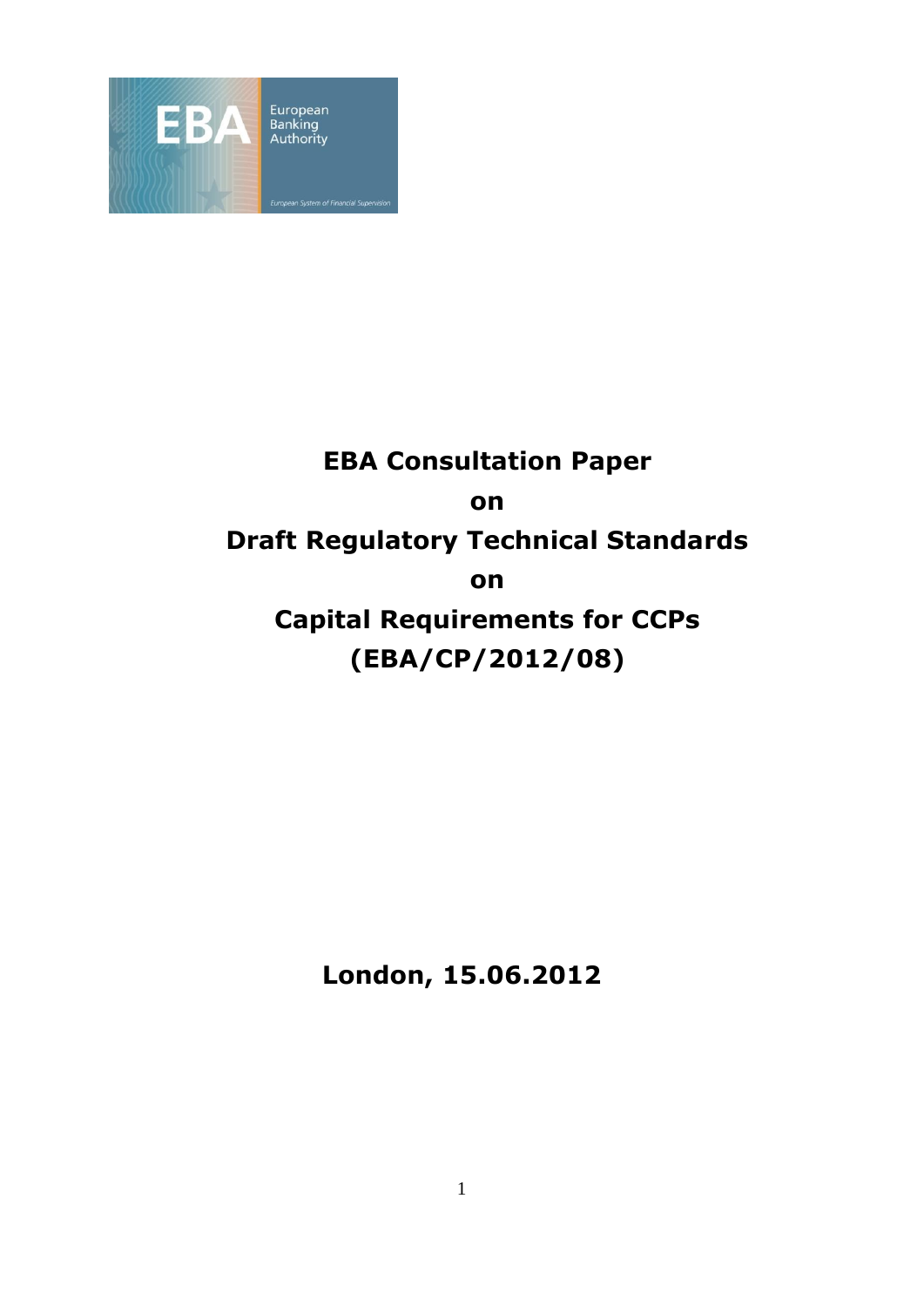### **Contents**

| I.             |                                                                  |
|----------------|------------------------------------------------------------------|
| II.            |                                                                  |
| III.           |                                                                  |
| IV.            | Draft Regulatory Technical Standards on the capital requirements |
| V.             |                                                                  |
| a <sub>r</sub> |                                                                  |
| $b$ .          |                                                                  |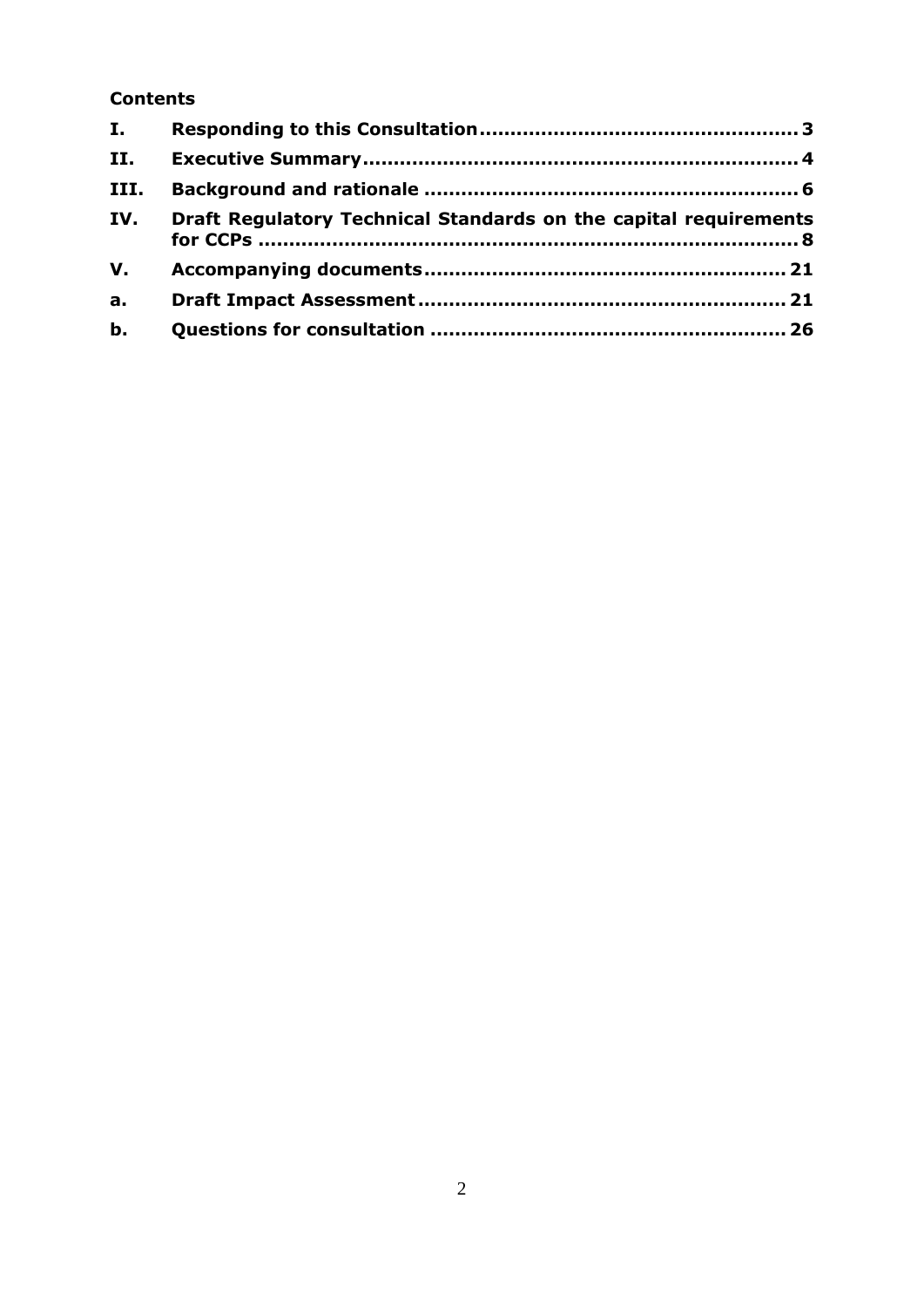## <span id="page-2-0"></span>**I. Responding to this Consultation**

The EBA invites comments on all proposals put forward in this paper.

Comments are most helpful if they:

- respond to the question stated:
- indicate the specific question to which the comment relates;
- contain a clear rationale;
- provide evidence to support the views expressed/ rationale proposed; and
- describe any alternative regulatory choices EBA should consider.

Please send your comments to the EBA by email to [EBA-CP-2012-](mailto:EBA-CP-2012-08@eba.europa.eu) [08@eba.europa.eu](mailto:EBA-CP-2012-08@eba.europa.eu) by 31.07.2012, indicating the reference "EBA-CP-2012-08" in the subject field. Please note that comments submitted after the deadline, or sent to another e-mail address will not be processed.

#### **Publication of responses**

All contributions received will be published following the close of the consultation, unless you request otherwise. Please indicate clearly and prominently in your submission any part you do not wish to be publicly disclosed. A standard confidentiality statement in an e-mail message will not be treated as a request for non-disclosure. A confidential response may be requested from us in accordance with the EBA's rules on public access to documents. We may consult you if we receive such a request. Any decision we make not to disclose the response is reviewable by the EBA"s Board of Appeal and the European Ombudsman.

#### **Data protection**

Information on data protection can be found at [www.eba.europa.eu](http://www.eba.europa.eu/) under the heading 'Legal Notice'.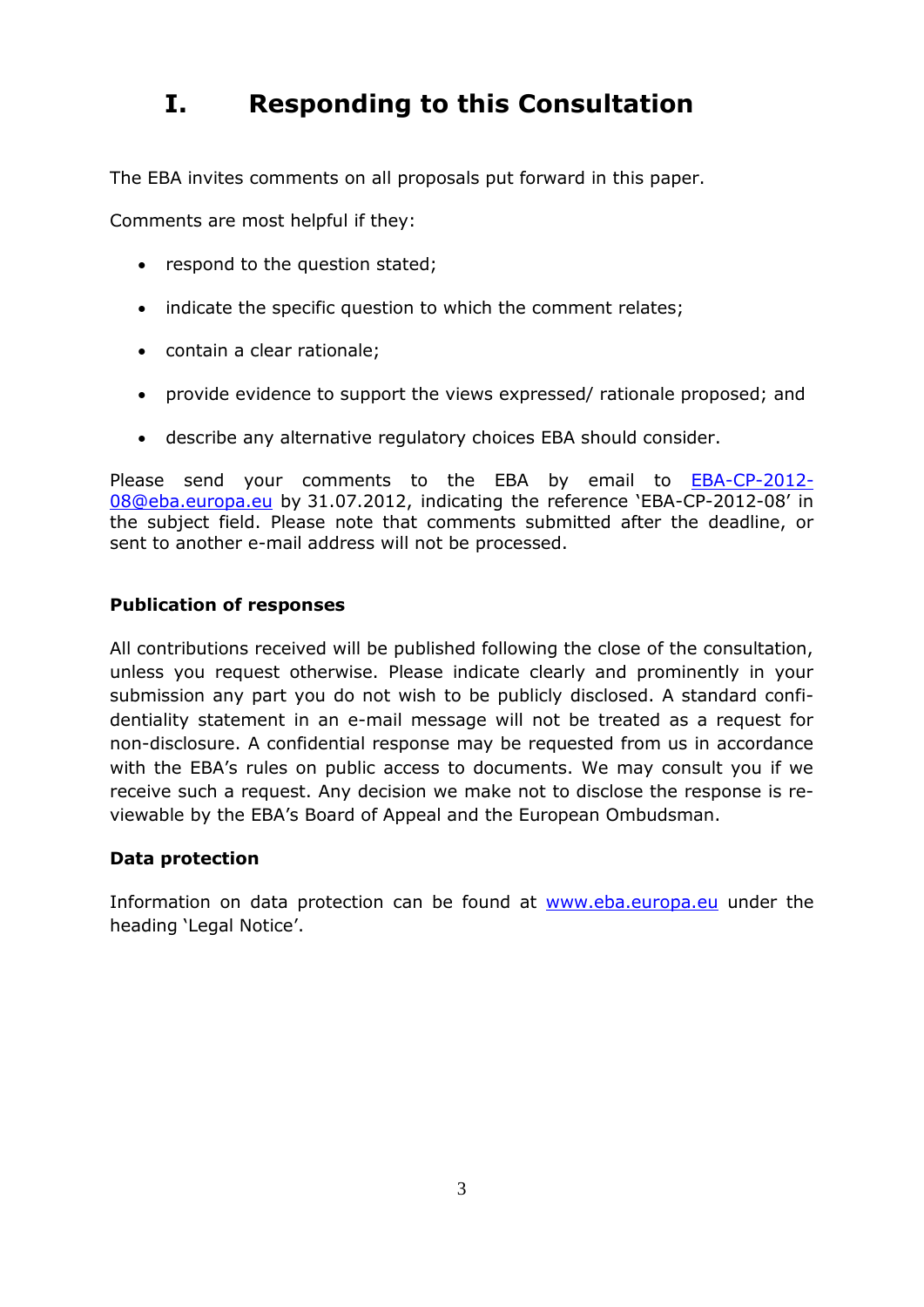## <span id="page-3-0"></span>**II. Executive Summary**

At the trilogue meeting of 9 February 2012, the European Parliament, the Council and the European Commission reached a political agreement on the Regulation of the European Parliament and the Council on over-the-counter (OTC) derivative transactions, central counterparties (CCPs) and trade repositories ("EMIR" or 'Regulation'). The European Parliament adopted EMIR on 29 March 2012<sup>1</sup>. At the time of writing these lines, two texts of EMIR are available, the Council version of 11 April 2012<sup>2</sup> and the Parliament version of 29 March 2012. The two texts have been submitted to the jurist linguists who will need to reconcile them. A final text of the EMIR is not expected before August 2012.

The European Commission's (EC) proposals for the  $EMIR<sup>3</sup>$  requires the EBA to draft regulatory technical standards (RTS) on the capital requirements for CCPs.

This consultation paper puts forward the EBA proposals on the above topic. The input from stakeholders will assist in the development of the RTS, to be drafted and submitted to the European Commission (EC) for endorsement in the form of a Commission Regulation, i.e. a legally binding instrument directly applicable in all member States of the European Union. The development of the draft RTS is also required to cover the analysis of the costs and benefits that those legal provisions will imply. It would be particularly important to contribute information that helps assessing the impact of the proposals on capital and the period necessary for CCPs to adapt their systems in order to be able to comply with the Regulation.

The considerations on capital requirements expressed in this paper are based on the international standards developed by CPSS-IOSCO $4$  and on Directives 2006/48/EC and 2006/49/EC of the European Parliament and of the Council, which together form the so-called `Capital Requirements Directive' or  $CRD<sup>5</sup>$ .

The EBA"s view is that according to the Regulation the capital of a CCP, including retained earnings and reserves, should be at all times at least equal to the sum of:

i. the CCP"s operational expenses during an appropriate time span for winding-down or restructuring its activities;

1

<sup>1</sup> [www.europarl.europa.eu/sides/getDoc.do?type=TA&reference=20120329&secondRef=TOC&language =EN](file:///C:\Users\ivaillant\AppData\Local\Microsoft\Windows\Temporary%20Internet%20Files\Content.Outlook\21NUS88A\www.europarl.europa.eu\sides\getDoc.do%3ftype=TA&reference=20120329&secondRef=TOC&language%20=EN)

<sup>2</sup> <http://register.consilium.europa.eu/pdf/en/12/st06/st06399.en12.pdf>

<sup>3</sup> <http://eur-lex.europa.eu/LexUriServ/LexUriServ.do?uri=COM:2010:0484:FIN:EN:PDF>

<sup>4</sup> Principles for financial market infrastructures, assessment methodology and disclosure framework, CPSS Publications No 101, April 2012: [http://www.bis.org/publ/cpss101.htm.](http://www.bis.org/publ/cpss101.htm)

<sup>5</sup> The Council and the European Parliament are currently negotiating revisions to the CRD. These are in the form of a package made up of one revised Capital Requirements Directive or CRD IV and a new Capital Requirements Regulation or CRR, colloquially together referred to as the "CRD IV/CRR proposals".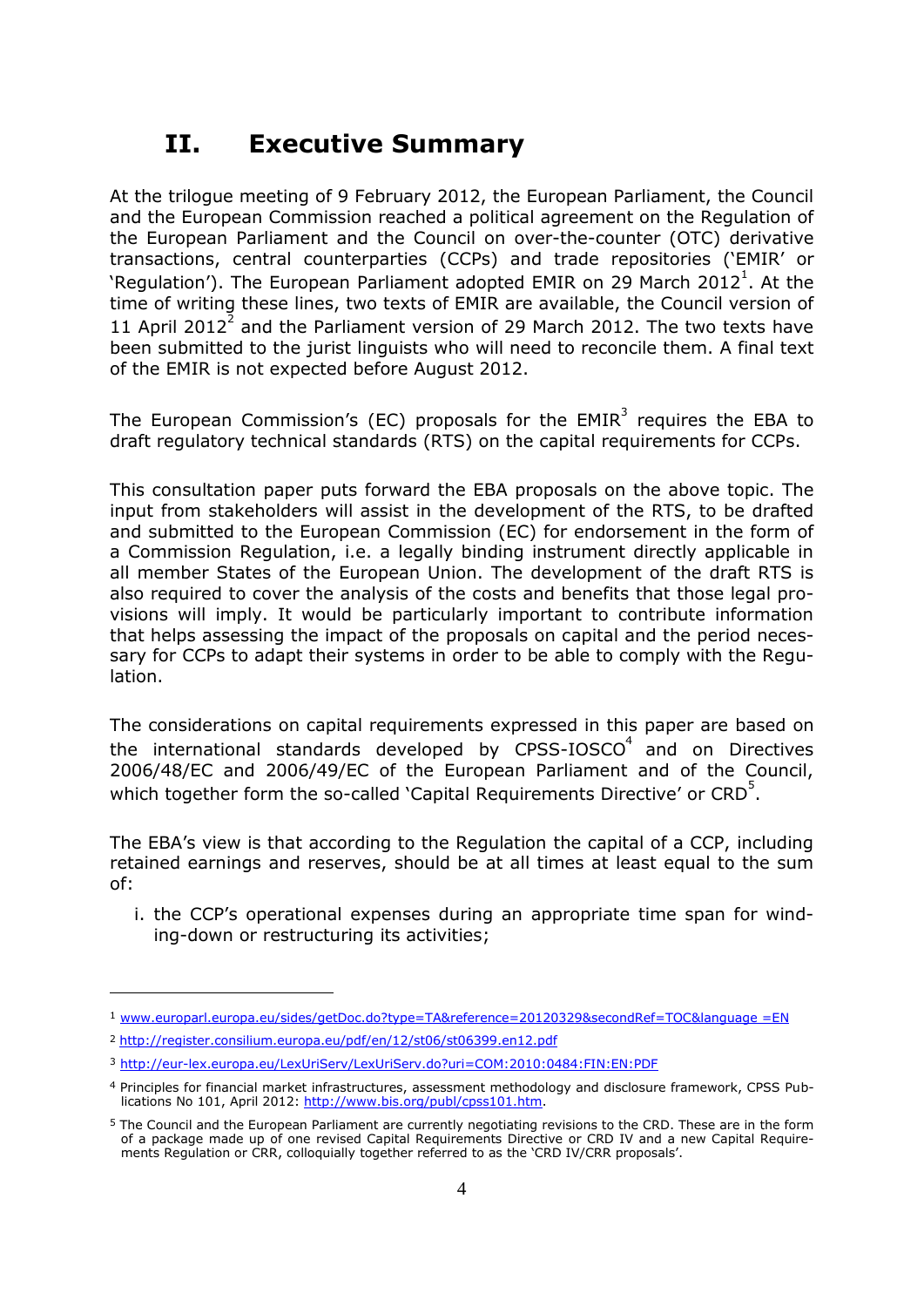- ii. the capital necessary to cover the overall operational including legal risk born by the CCP; and,
- iii. the capital necessary to cover credit, counterparty credit and market risks stemming from 'non-covered activities'<sup>6</sup> that the CCP carries out.

Other business and legal risks, borne by the CCP might lead its competent authority to require additional capital, similarly to banks which may be subject to extra capital charge.

In the EBA"s view, risk exposures and capital requirements should be calculated using approaches set out for banks by the CRD.

As provided for by Regulation No 1093/2010 of the European Parliament and Council establishing the  $EBA^7$ , before submitting the draft RTS to the Commission, the EBA will conduct a public consultation and analyse the potential costs and benefits of the proposed standards. This consultation paper includes the proposed legal text of the provisions constituting the draft RTS, an explanation of the proposed measures and a cost-benefit analysis.

The consultation period for this consultation paper will end on 31 July 2012.

<sup>1</sup>  $6$  The definition of 'non-covered activities' is provided in article 2(2) of the draft RTS.

<sup>7</sup> Regulation (EU) No 1093/2010 of the European Parliament and of the Council of 24 November 2010 establishing a European Supervisory Authority (European Banking Authority), amending Decision No 716/2009/EC and repealing Commission Decision 2009/78/EC, OJ L 331, 15.12.2010, p. 12.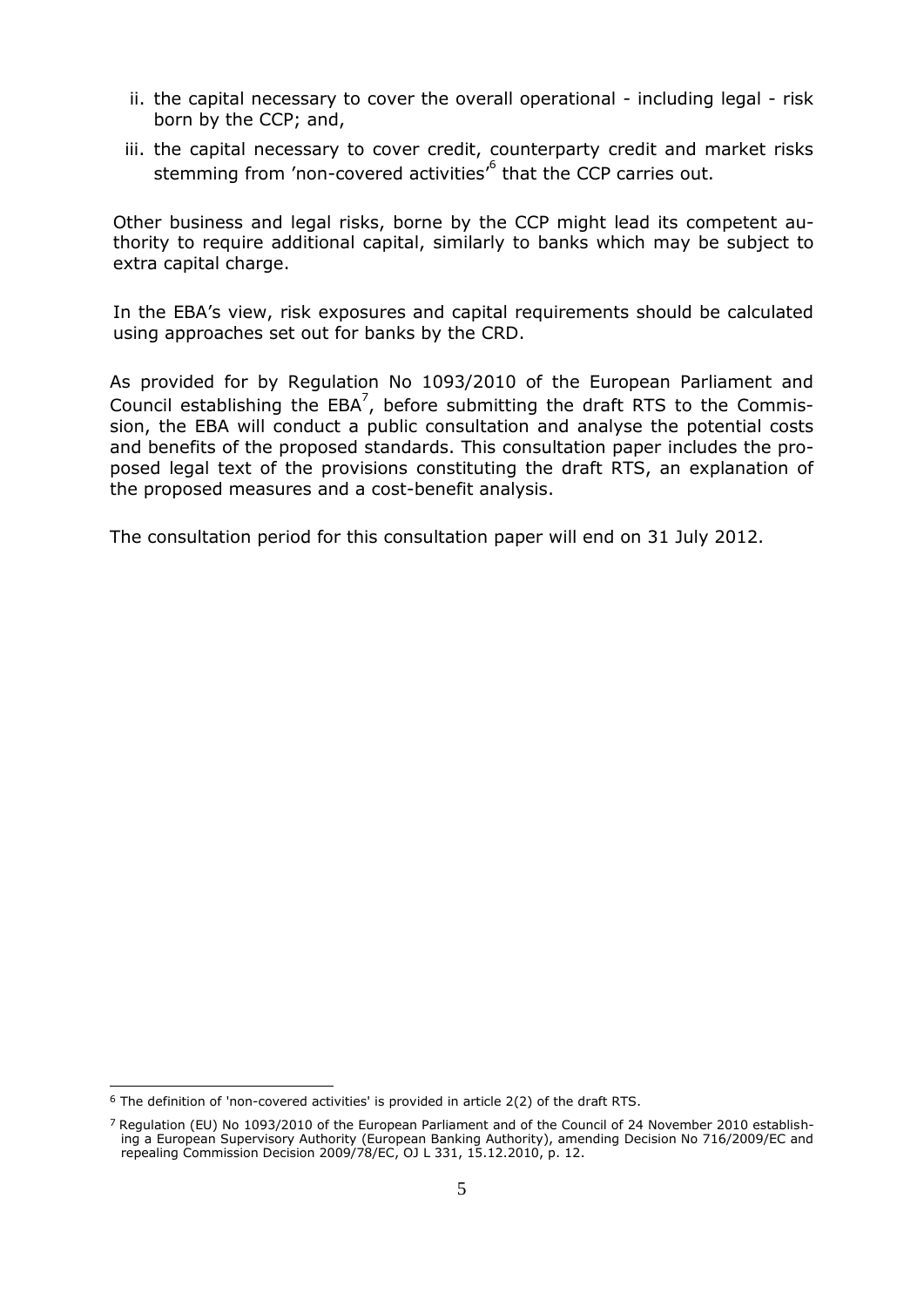## <span id="page-5-0"></span>**III. Background and rationale**

The Regulation lays out provisions with the view to increasing the safety and transparency of the over-the-counter (OTC) derivatives markets. It introduces a legal obligation to clear OTC derivatives transactions through central counterparties (CCPs) and establishes organisational, conduct of business and prudential requirements for CCPs to ensure that these institutions are robustly riskmanaged and financially sound irrespective of the financial instruments cleared.

The primary function of a CCP is to act as an intermediary between the counterparties to a bilateral trade, so that the parties" bilateral trade is replaced by two separate trades of each of them with the CCP. In this way, the CCP takes on the risk of the potential loss to which a party could be exposed if its counterpart were to default. Where one counterparty defaults, the CCP acts in the place of the defaulted counterparty and makes good its payment obligations. Therefore, a CCP allows market participants to trade without being exposed to the risk of each other"s default.

To limit its credit exposures, the Regulation requires a CCP to collect margins, to maintain a pre-funded default fund and to maintain dedicated own resources. These resources make up the "default waterfall" of risk mitigants that a CCP uses to cover its losses upon the default of one of its clearing members. In covering its losses, a CCP will use firstly the margins posted by the defaulting clearing member; secondly, the default fund contributions of the defaulting clearing member; thirdly, its dedicated own resources; and finally the default fund contributions of non-defaulting clearing members. Under no circumstances will a CCP use margins posted by non-defaulting clearing members to cover its losses resulting from the default of another clearing member. The CCP"s dedicated own resources cannot be used to meet the CCP"s regulatory capital requirements.

Articles 41 to 44 of the Regulation prescribe the calculation of financial resources: margins, default fund and dedicated own resources. These articles also specify the requirements about the collection, maintenance and use of the collaterals. Under these Articles no additional capital is required to mitigate the CCP"s credit exposures or the market risk of the collateral collected.

Additional capital is however required under Article 16(2) of the Regulation to mitigate, on the one hand against market risk, credit risk and counterparty credit risk arising from non-covered activities; and, on the other hand, to mitigate against operational risk arising from all activities of a CCP (including both covered and non-covered ones). Capital held to meet the CCP"s regulatory capital requirement and the CCP"s dedicated own resources is invested in cash and in financial instruments. Similarly, collateral provided by clearing members in the form of cash is invested in financial instruments or deposited through highly secure arrangements with authorised financial institutions or central banks. Collateral provided by clearing members in the form of financial instruments is deposited with operators of securities settlement systems or through highly secure arrangements with authorised financial institutions. The introduction of these capi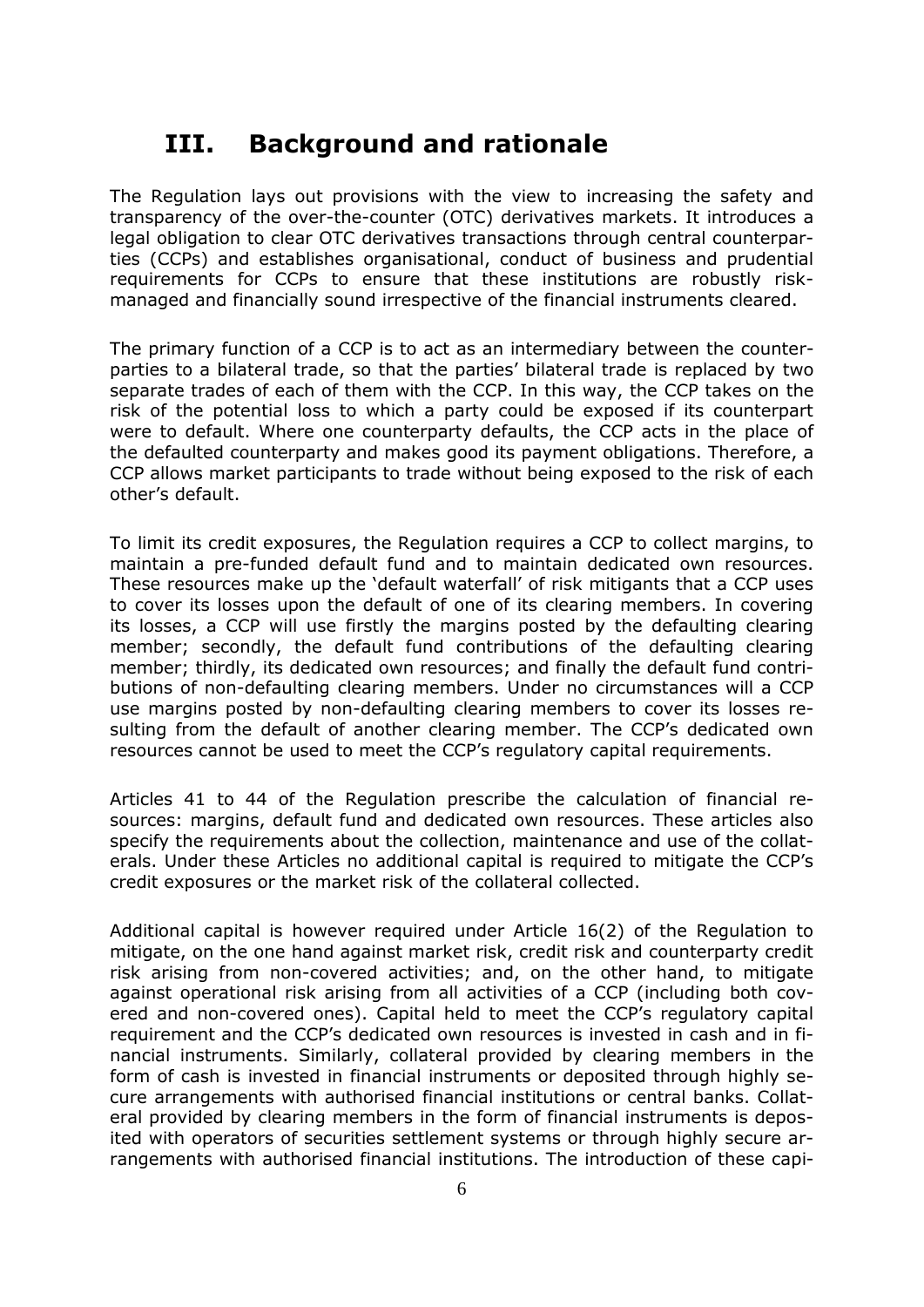tal requirements will also ensure that the risks inherent in these activities (investment or others) are monitored and adequately capitalised.

Having identified these risks, a CCP should hold capital, including retained earnings and reserves, that is at all times at least equal to the sum of: (i) its operational expenses during an appropriate time span for winding-down or restructuring its activities; (ii) its capital requirements for the overall operational risk; and (iii) its capital requirements for credit, counterparty credit and market risks stemming from non-covered activities it carries out. The Regulation delegates powers to the Commission to adopt regulatory technical standards (RTS) specifying these requirements; the EBA is expected to develop the draft RTS, in close cooperation with the ESCB and after consultation with the ESMA, and to submit the RTS to the Commission by 30 September 2012. In developing the proposals explained in this consultation paper, relevant parts of the CPSS-IOSCO Principles for Financial Markets Infrastructure and of the Capital Requirements Directives 2006/48/EC and 2006/49/EC have been considered.

#### **The nature of RTS under EU law**

These draft RTS are produced in accordance with Article 10 of EBA regulation ${}^{8}$ . According to Article 10(4) of EBA regulation, they shall be adopted by means of regulations or decisions.

According to EU law, EU regulations are binding in their entirety and directly applicable in all Member States. This means that, on the date of their entry into force, they become part of the national law of the Member States and that their implementation into national law is not only unnecessary but also prohibited by EU law, except in so far as this is expressly required by them.

Shaping these rules in the form of a Regulation would ensure a level-playing field by preventing diverging national requirements and would ease the cross-border provision of clearing services since different set of rules are currently applicable to CCPs located in different Member States.

<sup>1</sup> 8 Regulation (EU) No 1093/2010 of the European Parliament and of the Council of 24 November 2010 establishing a European Supervisory Authority (European Banking Authority), amending Decision No 716/2009/EC and repealing Commission Decision 2009/78/EC, OJ L 331, 15.12.2010, p. 12.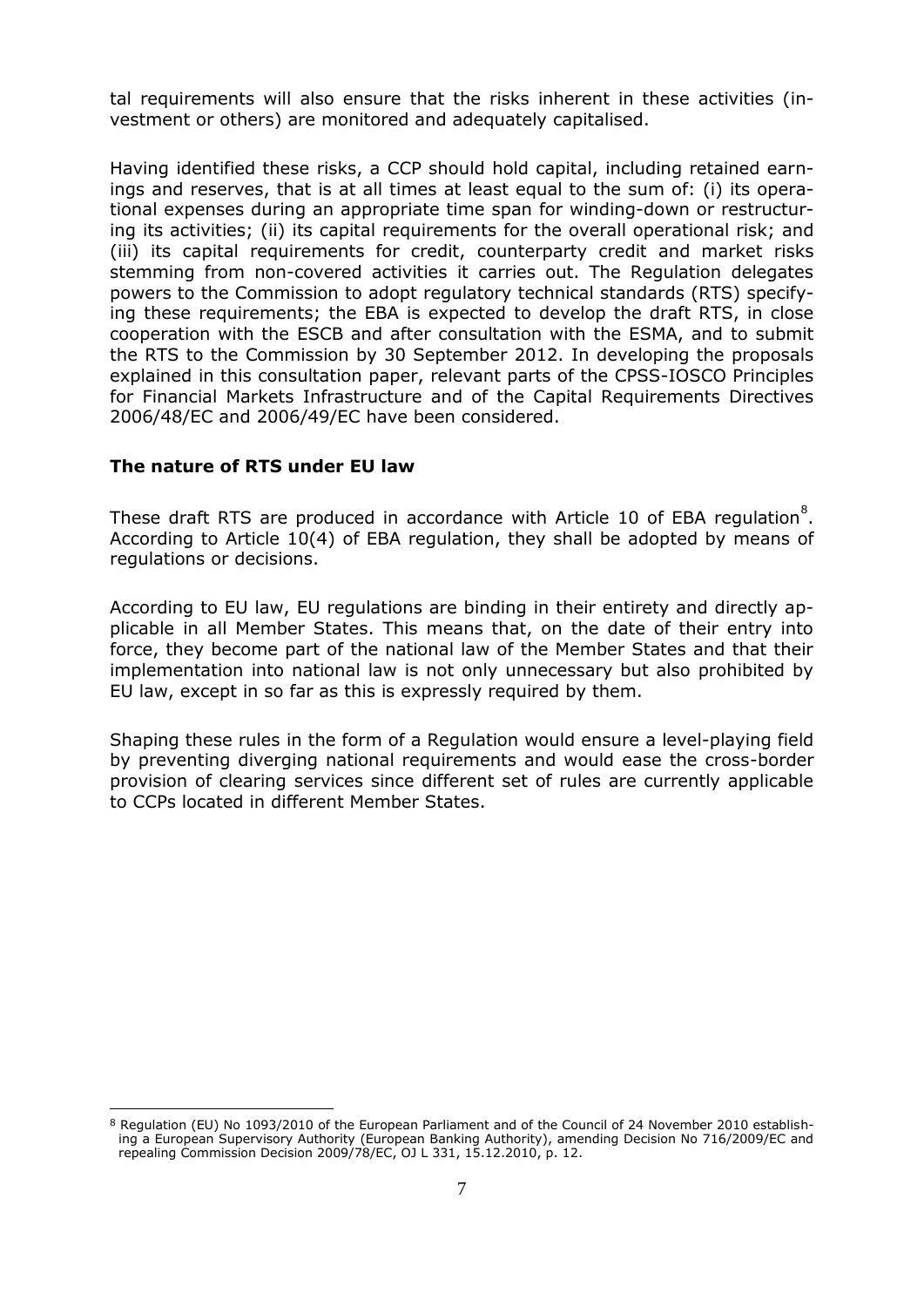## <span id="page-7-0"></span>**IV. Draft Regulatory Technical Standards on the capital requirements for CCPs**

In between the text of the draft RTS that follows, further explanations on specific aspects of the proposed text are occasionally provided, which either offer examples or provide the rationale behind a provision, or set out specific questions for the consultation process. Where this is the case, this explanatory text appears in a framed text box.

The final numbering of the articles might change after the adoption of the EMIR and the CRR and the finalization of the consultation of this RTS.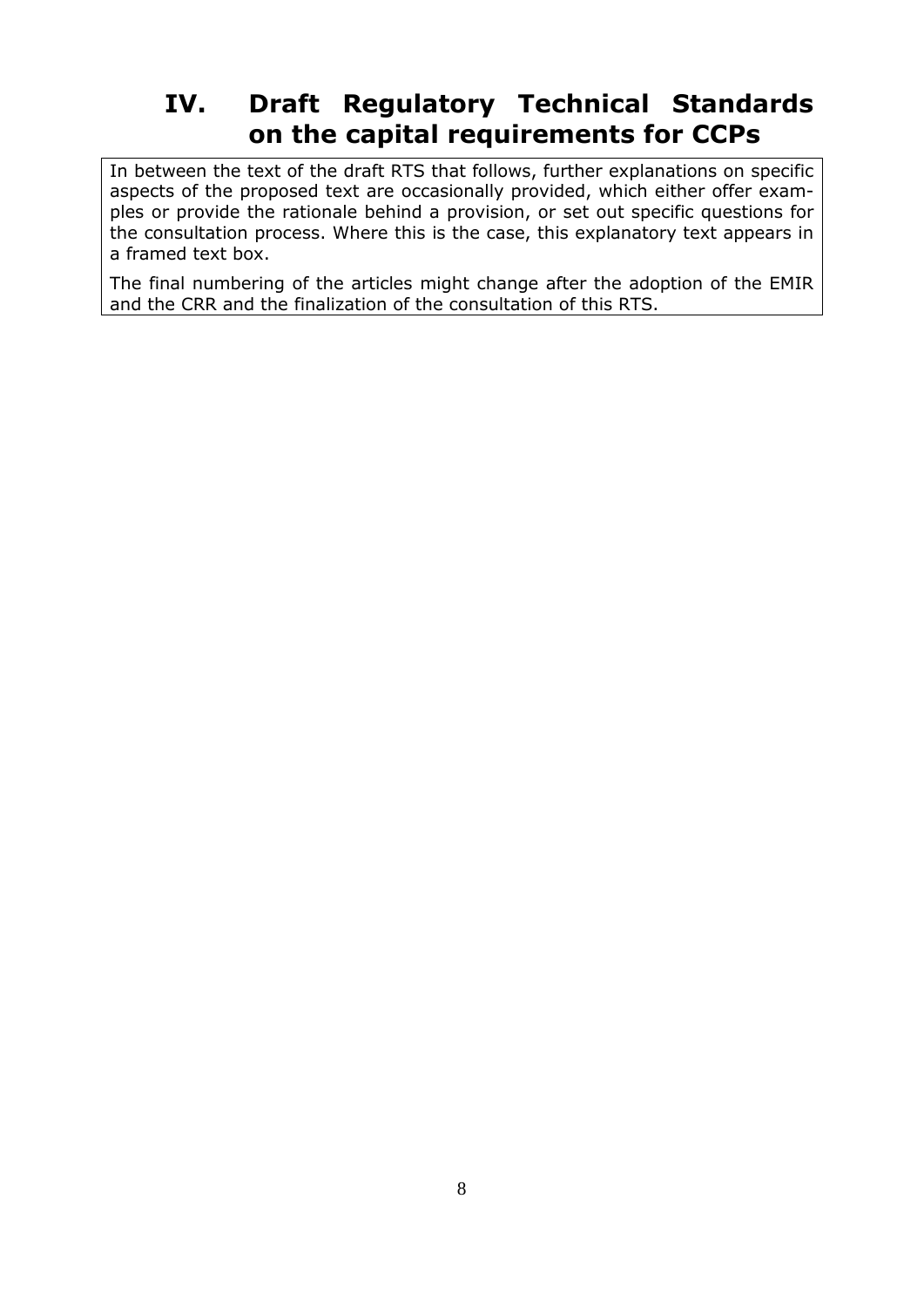

EUROPEAN COMMISSION

Brussels, XXX [...](2012) XXX draft

### **COMMISSION DELEGATED REGULATION (EU) No …/..**

**of XXX**

**on** 

**Capital requirements for Central Counterparties (CCPs) according to the European Parliament and Council Regulation (EU) No [XXX]**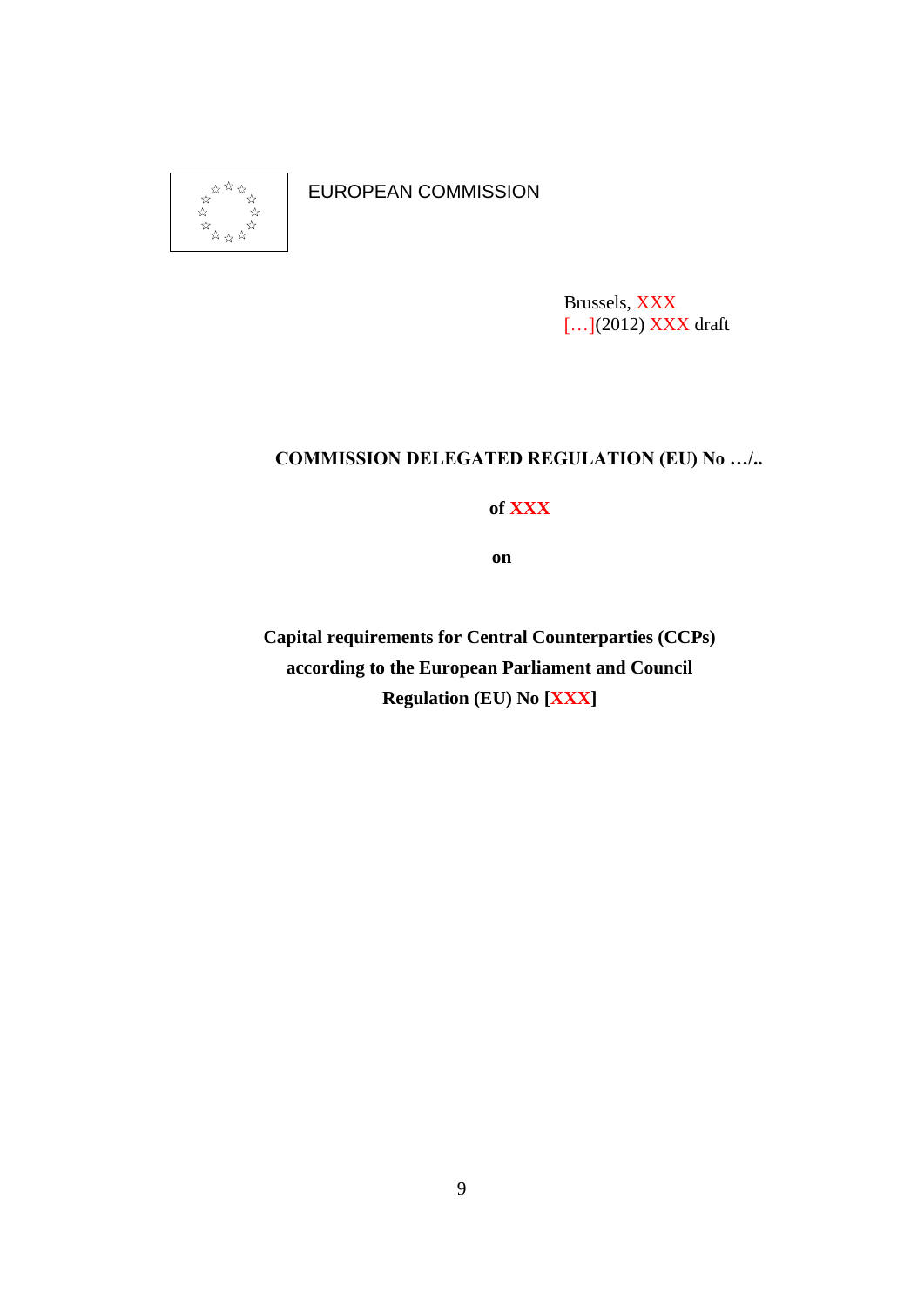#### **COMMISSION DELEGATED REGULATION (EU) No …/..-**

#### **of [date]**

### **supplementing Regulation (EU) No xx/xxxx [EMIR] of the European Parliament and of the Council with regard to regulatory technical standards on CCP Capital Requirements**

#### **(Text with EEA relevance)**

#### THE EUROPEAN COMMISSION,

Having regard to the Treaty on the Functioning of the European Union,

Having regard to Regulation (EU) No 1093/2010 of the European Parliament and of the Council of 24 November 2010 establishing a European Supervisory Authority (European Banking Authority), amending Decision No 716/2009/EC and repealing Commission Decision 2009/78/EC (the "Regulation" and "EBA"); in particular Article 15 thereof,

Having regard to Regulation (EU) No xx/xxxx [EMIR] of the European Parliament and of the Council of [...] on over the counter (OTC) derivatives transactions, central counterparties and trade repositories, and in particular Article 16 (3) thereof,

Explanatory text for consultation purposes

We replicate here below Article 16 of the EMIR on capital requirements for CCPs, providing the mandate to the EBA.

*Article 16* 

*Capital requirements*

*1. A CCP shall have a permanent and available initial capital of at least EUR 7,5 million to be authorised pursuant to Article 14.*

*2. Capital, including retained earnings and reserves, of a CCP shall be pro*portional to the risk stemming from the activities of the CCP. It shall at all *times be sufficient to ensure an orderly winding-down or restructuring of the activities over an appropriate time span and that the CCP is adequately protected against credit, counterparty, market, operational, legal and business risks which are not already covered by specific financial resources as referred to in Articles 41 to 44.*

*3. In order to ensure consistent application of this Article, EBA shall, in close cooperation with the ESCB and after consulting ESMA, develop draft regulatory technical standards specifying requirements regarding the capital, retained earnings and reserves of a CCP referred to in paragraph 2.*

*EBA shall, in close cooperation with the ESCB and after consulting ESMA, submit those draft regulatory technical standards to the Commission by 30 September 2012.*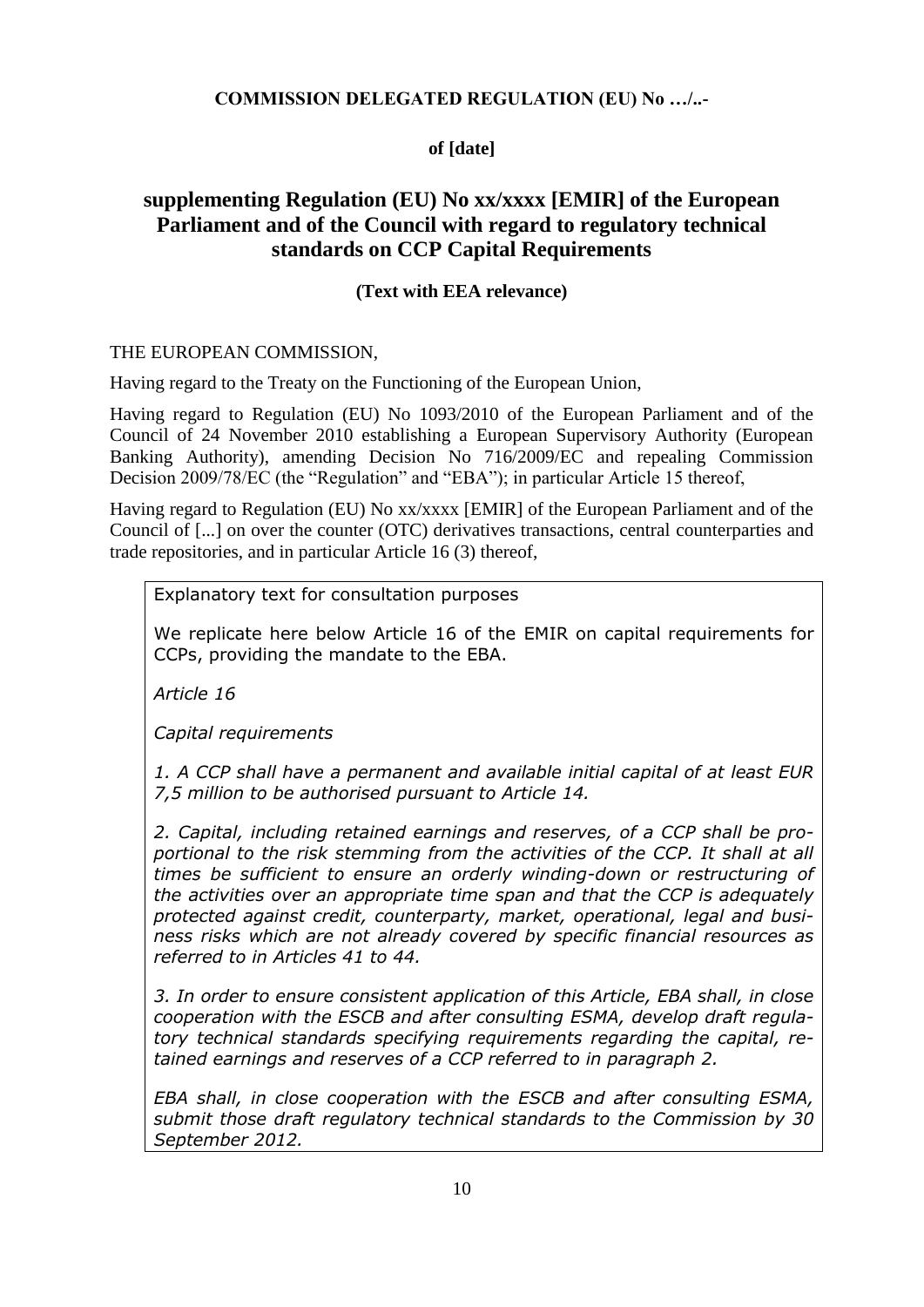Power is delegated to the Commission to adopt the regulatory technical *standards referred to in the first subparagraph in accordance with Articles 10 to 14 of Regulation (EU) No 1095/2010.*

Whereas:

- (1) This Regulation is based on the draft regulatory technical standards submitted by the European Supervisory Authority (European Banking Authority) to the European Commission.
- (2) The European Banking Authority (EBA) has worked in close collaboration with the European System of Central Banks (ESCB) and has consulted the European Securities and Markets Authority (ESMA) before submitting the draft technical standards on which this Regulation is based. It has also conducted open public consultations on the draft regulatory technical standards, analysed the potential related costs and benefits and requested the opinion of the Banking Stakeholder Group established in accordance with Article 37 of Regulation (EU) No 1093/2010.
- (3) Regulation (EU) No xx/xxxx<sup>9</sup> ['EMIR'] establishes, among other matters, prudential requirements for central counterparties (CCPs) to ensure that those CCPs are safe and sound and comply at all times with the capital requirements. Given that risks stemming from clearing activities are covered by specific financial resources (Art. 41 to 44 of the EMIR), such capital requirements should ensure that the CCP is at all times adequately capitalised against credit, counterparty, market, operational, legal and business risks stemming from the non-covered activities as defined in Article 2(2) and that it is able to conduct an orderly winding down or restructuring of its operations if necessary.
- (4) As the EMIR introduces a legal obligation to clear over-the-counter (OTC) derivatives transactions through CCPs, strong regard has been given, in defining these regulatory technical standards, to the prudential requirements applicable to credit institutions and investment firms since CCPs are exposed to the same kind of risks as these institutions. Further, relevant parts of the Principles for Financial Market Infrastructure issued by the Committee on Payment and Settlement Systems and the International Organization of Securities Commissions ("CPSS-IOSCO Principles") have been taken into account.
- (5) In order to ensure that they would be able to organise an orderly winding-down or restructuring of their activities, CCPs should hold sufficient financial resources to withstand operational expenses over an appropriate period of time. A CCP should be able during such a period of time to set up any kind of arrangement in order to reorganise its critical operations, including recapitalising, replacing management, revising its business strategies, cost or fee structures, restructuring the services it provides, liquidating its clearing portfolio or merging with - or transferring its clearing activities to another CCP.
- (6) Regulation (EU) No xxxx/2012 of the European Parliament and of the Council of xx  $\ldots$  2012 on prudential requirements for credit institutions and investment firms<sup>10</sup> seems to be an appropriate benchmark for the purpose of establishing capital requirements to

<sup>1</sup>  $9$  OJ...

 $10 \Omega$ ...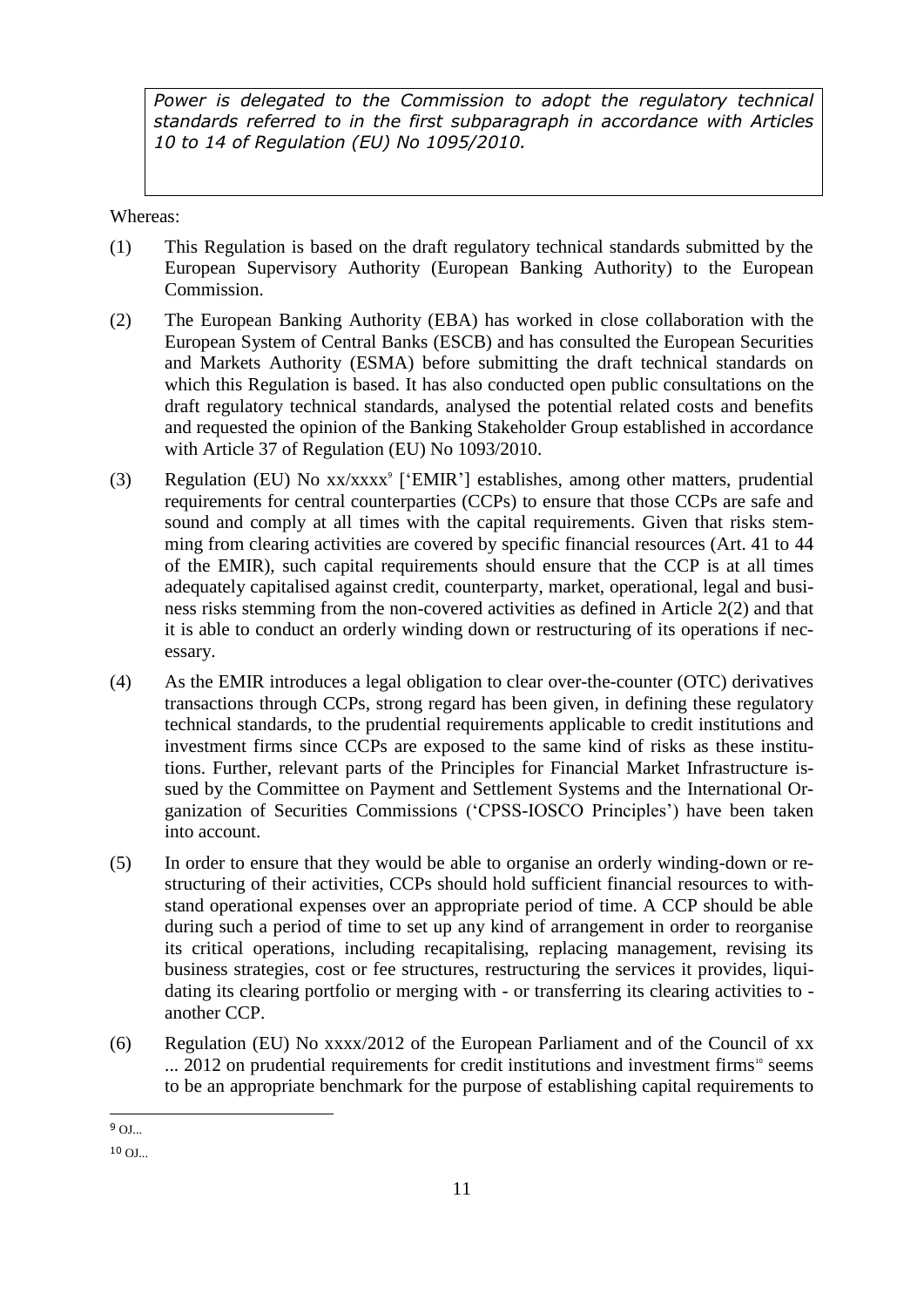cover operational risk borne by CCPs, since the financial instruments the CCPs clear are the same as those used by credit institutions or investment firms. In accordance with Regulation (EU) No xxxx/2012 [CRR], the definition of operational risk in this Regulation includes legal risk.

- (7) Regulation (EU) No xxxx/2012 [CRR] seems to be an appropriate benchmark for the purpose of establishing capital requirements to cover risks stemming from noncovered activities carried out by CCPs, since these are very similar to those carried out by some credit institutions or investment firms.
- (8) It is necessary to establish ancillary tools to enable the competent authorities to verify that the capital of the CCP is sufficient at 'all times' as required by Art. 16 (2) of the EMIR. One such ancillary tool is the introduction of a notification threshold. Further, since reporting on capital requirements is required on a quarterly basis, it is desirable to fix the level of the notification threshold 25% higher than the capital requirements.
- (9) It is necessary to establish a floor to the estimation by the CCP of the time span for winding-down or restructuring its activities, that is conservative, and such a conservative floor is considered to be of twelve months' duration.
- (10) In order to assess the adequacy of the winding-down or restructuring periods taken into account in the calculation of the capital under Article 6 "Operational expenses for winding-down or restructuring', Article 5 'Information communicated to the competent authority" requires that detailed information is reported to the competent authorities in line with the Article 22 on the EMIR.
- (11) When establishing capital requirements to cover risks stemming from clearing activities, it is necessary to take into account the risk management framework that CCPs have set up in order to manage their risks, especially the procedures and mechanisms in place to deal with the default of a clearing member. In order to minimise the contagion risk of such a default, CCPs collect margins and maintain default funds and other financial resources to cover potential losses. It is assumed that the financial resources referred to in Articles 41 to 44 of Regulation (EU) No xx/xxxx [EMIR] can cover, in their entirety, credit, counterparty credit, market and liquidity risks stemming from the clearing activities of a CCP (or more precisely from clearing members' default management activities). As a consequence, capital requirements for risks stemming from clearing activities of a CCP should only cover the risks which are not covered by dedicated resources, i.e. operational, legal and business risks stemming from clearing activities.
- (12) Arrangements, strategies, processes and mechanisms implemented by a CCP to comply with Regulation (EU) No xx/xxxx ["EMIR"] need to be reviewed by its competent authority in accordance with its Article 21. In particular, the competent authority shall evaluate the risks to which the CCP is, or might be exposed and which are not addressed, or not fully addressed, by the application of the capital requirements set in Article 3. Those risks include for example reputation, strategic or business risks which may arise from the regulatory, economic or business environment. The competent authority shall ensure that an appropriate capital charge is applied in such cases. As a result of the review and evaluation of such risks - similar to Pillar 2 risks for credit institutions - the competent authority may, if deemed necessary, apply additional capital requirements or require the CCP to take the necessary actions or steps at an early stage to address the situation.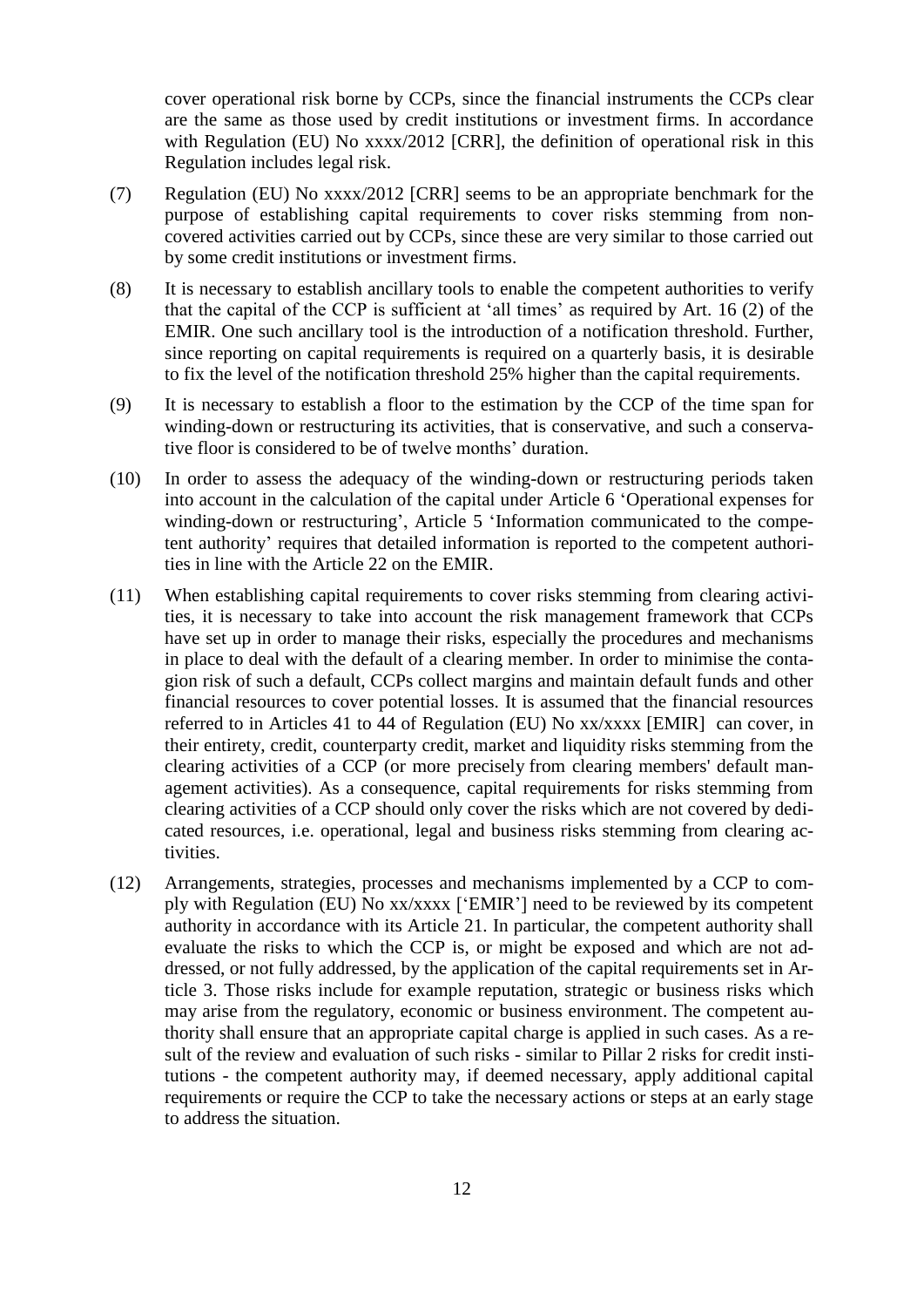#### HAS ADOPTED THIS REGULATION:

#### *Article 1*

#### Subject matter and scope

This regulation lays down the detailed rules supplementing Article 16 of Regulation (EU) No xx/xxxx ["EMIR"]. More in particular, it establishes rules relating to capital requirements for non-covered activities and capital requirements for operational risk for both covered and noncovered activities.

#### *Article 2*

#### **Definitions**

For the purpose of this Regulation, the following definitions shall apply:

- (1) "investment activities" carried out by a CCP means investment of financial resources in accordance with Article 47 of Regulation (EU) No xx/xxxx [EMIR];
- (2) "non-covered activities" means all activities which are not covered by the specific financial resources as set out in Articles 41 to 44 of Regulation (EU) No xx/xxxx [EMIR];
- (3) "winding-down or restructuring period" means the number of months necessary for a CCP to ensure an orderly winding-down or restructuring of its activities, including reorganising its operations, recapitalising, replacing management, revising its business strategies, cost or fee structures, restructuring the services it provides, liquidating its clearing portfolio or merging with - or transferring its clearing activities to - another CCP.

#### *Article 3*

#### Capital requirements

Explanatory text for consultation purposes

The EBA considers that, in order to ensure that the capital will be available when needed, a CCP has to hold the sum of the resources necessary to cover each of the risks that have been identified in Article 16(2) of Regulation (EU) No xx/xxxx ('EMIR').

- 1. A CCP shall hold capital, including retained earnings and reserves, which shall be at all times more than or equal to the sum of:
	- (a) the CCP"s operational expenses during an appropriate time span for winding-down or restructuring its activities calculated in accordance with Article 6;
	- (b) the CCP"s capital requirements for operational risk calculated in accordance with Article 7;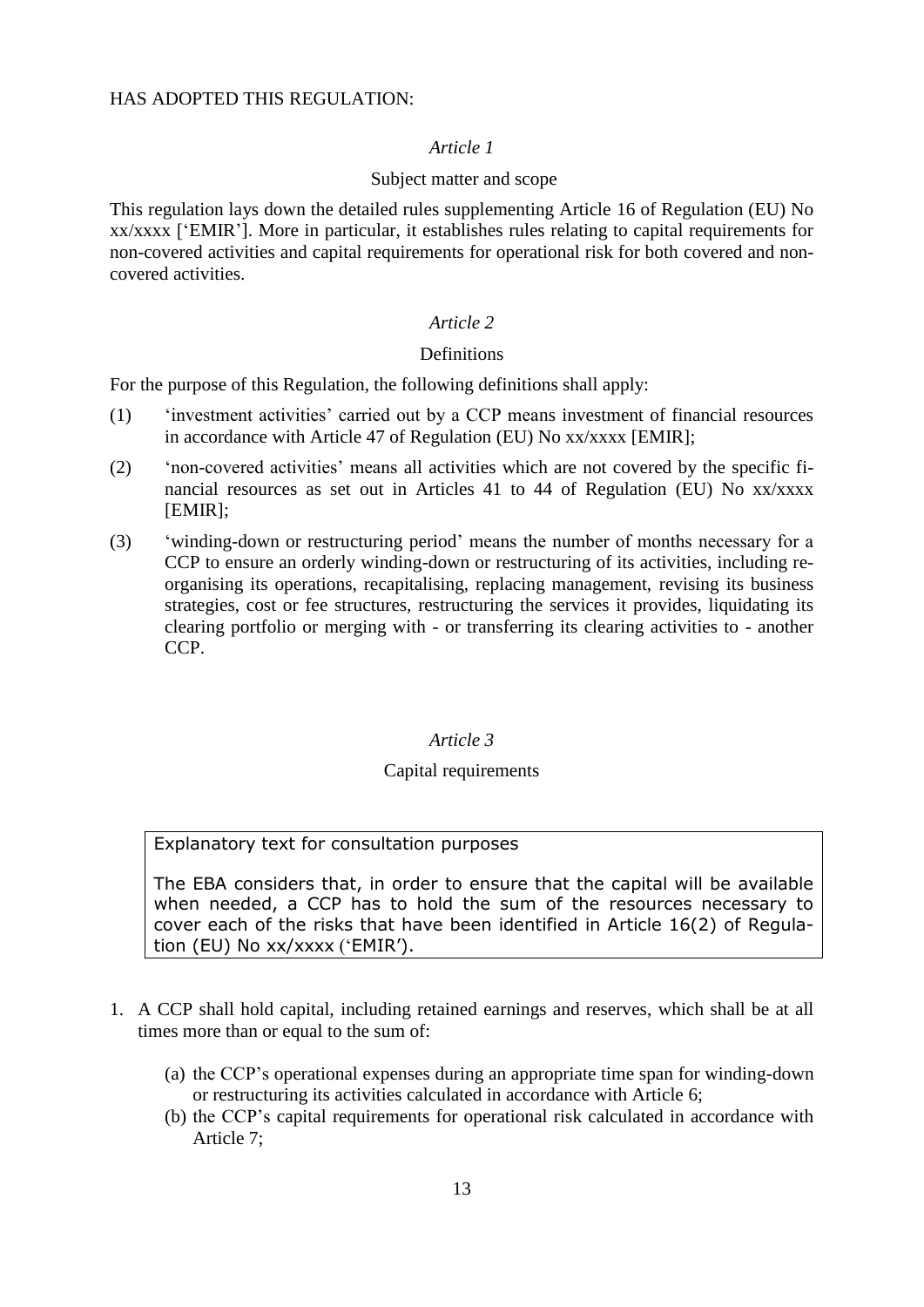- (c) the CCP"s capital requirements for credit, counterparty credit and market risks stemming from its non-covered activities calculated in accordance with Article 8;
- (d) the CCP"s capital requirements for legal and business risks as set in Article 9.
- 2. The following items shall be deducted from the capital of a CCP:
	- (a) contributions to any default fund of another CCP;
	- (b) financial resources referred to in Articles 43(1) and 45(4) of Regulation (EU) No xx/xxxx [EMIR] as long as they qualify as capital according to Article 2(26) of EMIR;
	- (c) resources which are not invested in accordance with Article 47(1) of the Regulation (EU) No xx/xxxx [EMIR] regulation.
- 3. A CCP may choose to hold more capital than required by this Regulation.

#### *Article 4*

#### Notification threshold

- 1. In the event that the amount of capital held by a CCP turns out to be lower than the threshold of 125% of the capital requirements ("notification threshold") set in Article 3, the CCP shall immediately notify the relevant competent authority.
- 2. That notification shall be made in writing and shall contain the following elements:
	- (a) the reasons for the CCP"s capital being below the notification threshold and a description of the short-term perspective of the CCP's financial situation;
	- (b) a comprehensive description of the measures the CCP intends to adopt to ensure the on-going compliance with the capital requirements.
- 3. On the basis of the information provided under paragraph 2, the competent authority shall decide whether to set a more stringent frequency for the CCP's reporting on its capital position with respect to the notification threshold.

#### *Article 5*

#### Information communicated to the competent authority

- 1. A CCP shall develop and maintain a general capital plan, to be updated annually, which shall:
	- (a) specify how the CCP expects to raise new capital if its capital falls below the capital requirements set in Article 3,
	- (b) specify how the CCP could achieve an orderly winding-down or restructuring of its activities under the laws of the relevant jurisdictions over an appropriate time span in a way that avoids any systemic disruption to the markets or institutions supported by the CCP.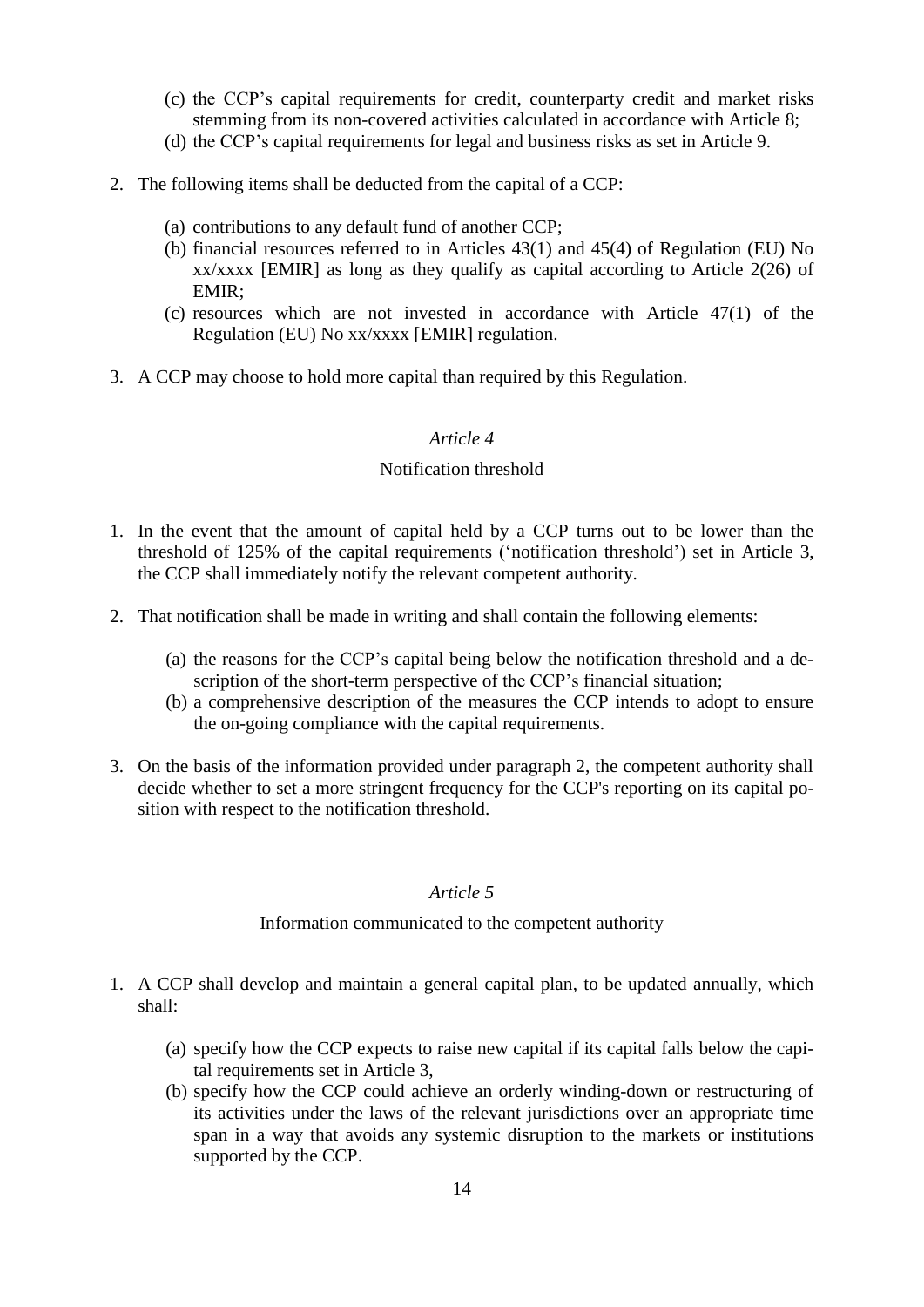- 2. The general capital plan and its updates shall be approved by the competent authority in line with Article 22 of the EMIR.
- 3. In the event that the amount of capital held by a CCP falls below the capital requirements set in Article 3, the CCP shall immediately:
	- (a) inform its competent authority and provide the reasons for such a decline,
	- (b) indicate to its competent authority the relevant specific measures, of those included in the general capital plan, that it intends to activate in order to address the situation; and
	- (c) specify the timetable for their completion.
- 4. The general capital plan shall also include the estimation of the period for the windingdown or restructuring of the activities is sufficient to ensure, including in stressed market conditions, an orderly winding-down or restructuring of its activities, reorganising its operations, liquidating its clearing portfolio or transferring its clearing activities to another CCP. The estimation shall take into account the liquidity, size, maturity structure and potential cross-border obstacles of the positions of the CCP and the type of products cleared.

#### *Article 6*

#### Operational expenses for winding-down or restructuring

#### Explanatory text for consultation purposes

EBA considers that in order to ensure that a CCP holds sufficient capital to ensure an orderly winding-down or restructuring of its activities, the CCP should be required to provides its competent authority with an estimation of the number of months necessary to ensure such an orderly winding-down or restructuring of its clearing activities (the "winding-down period"). Such an estimation should include variety of business scenarios and might be quite difficult to calculate for a CCP, but EBA considers that there is no alternative to ensure the full application of Article 16(2) as it is written.

Furthermore, the CCP is required to provide more details demonstrating that the estimation of the winding-down period is sufficiently prudent in any cases.

1. In order to calculate the operational expenses referred to in Article 3, a CCP shall firstly calculate its ongoing annual expenses referred to in paragraph 2; secondly, divide the resulting number by twelve in order to determine its monthly operational expenses; and finally multiply the resulting number by its estimated winding-down or restructuring period. The estimation of the winding-down or restructuring period is subject to a floor of twelve months.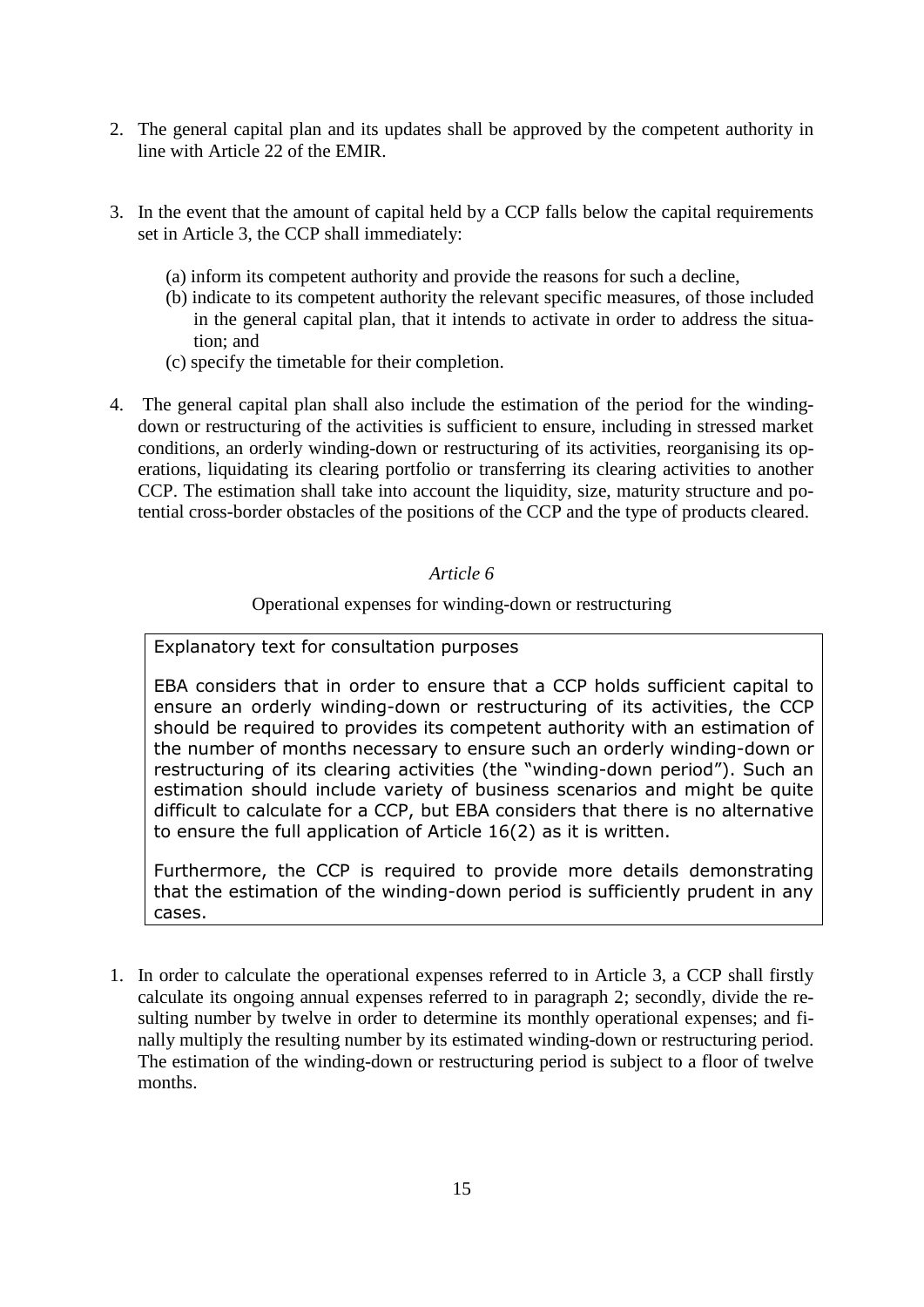Explanatory text for consultation purposes

The estimation of the winding down or restructuring period should remain a CCP"s responsibility. A CCP has to ensure that the duration of the windingdown or restructuring period is sufficient to ensure, including in stressed market conditions, an orderly winding-down or restructuring of its activities, reorganising its operations, liquidating its clearing portfolio or transferring its clearing activities to another CCP. In any case, the time span of the winding down or restructuring period that will be used for the calculation of the operational expenses is proposed to be subject to a floor of 12 months.

- 2. Ongoing annual gross expenses of a CCP are:
	- (a) Staff costs, which are:
		- (i) Wages, salaries and other employee"s remunerations(including variable remuneration)
		- (ii) Salaries charges and social insurance,
		- (iii) Other employee's expenses/staff costs.
	- (b) External costs, which are expenses related to:
		- (i) Offices and building rents,
		- (ii) Software and equipment,
		- (iii) Communications,
		- (iv) Travelling, marketing and promotion,
		- (v) Professional services and outsourcing,
		- (vi) Information services,
		- (vii) Energy and heating,
		- (viii) Security, cleaning and maintenance,
			- (ix) Publications,
			- (x) Consulting services,
			- (xi) Legal services,
	- (c) Taxes,
	- (d) Losses related to operational failures,
	- (e) Other expenses as defined in the applicable accounting framework.

The CCP shall also include additional costs that may occur in case of winding-down or restructuring its activities.

#### *Article 7*

#### Capital requirements for operational risk

#### Explanatory text for consultation purposes

The Basic Indicator Approach (BIA) is a valid starting point for the calculation of the capital requirements to cover operational risk. However, it is possible that the BIA understates the real risks for CCPs with low revenues (as in case of a start up CCP).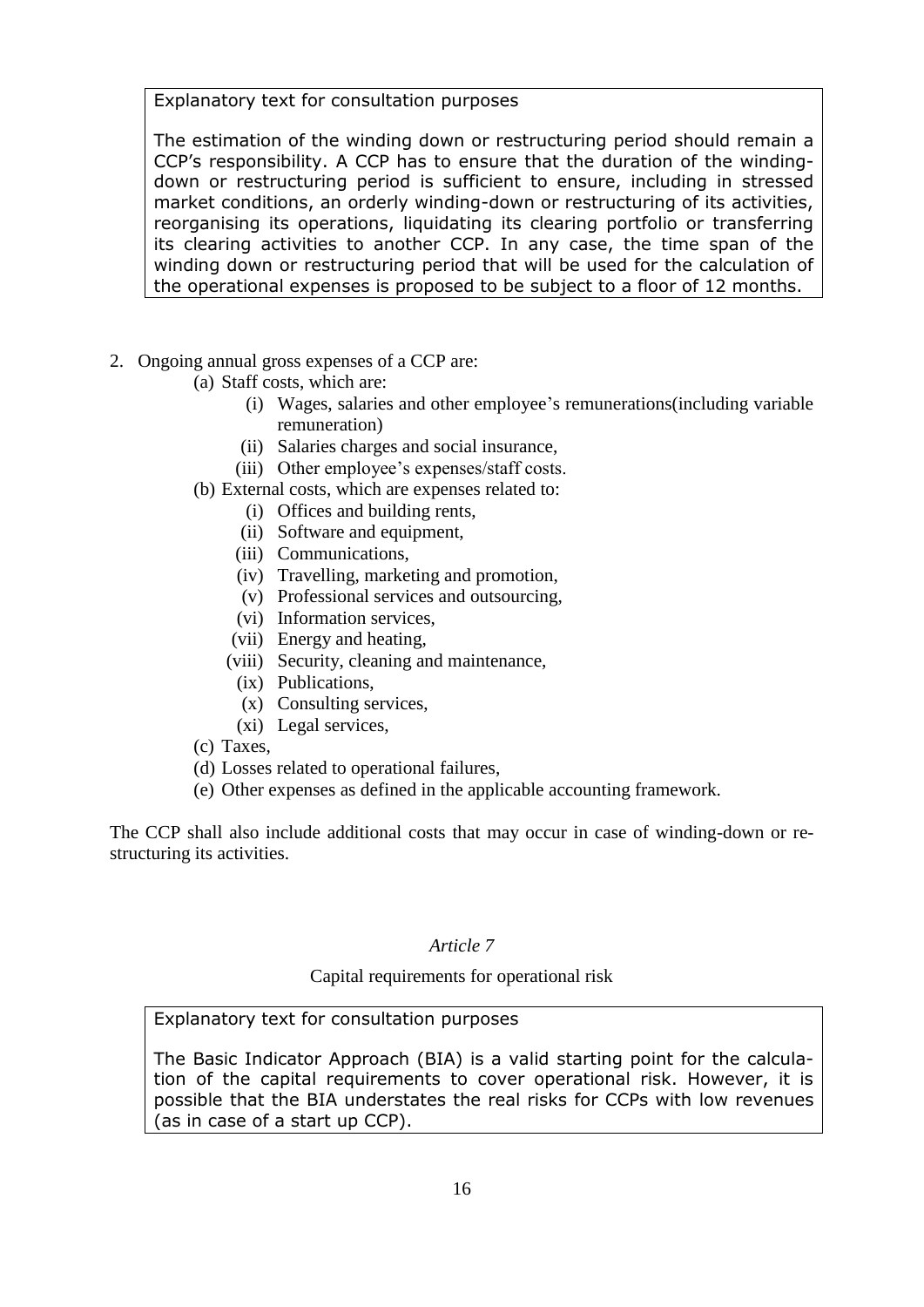The Standardised Approach provided in the CRD framework for banks is not appropriate for CCPs since the business lines of such approach are not adapted to the activities carried out by CCPs.

CCPs should be allowed, subject to the same strict organisational and quantitative standards as for banks and to the permission of the competent authority, to use the AMA in order to incentivise them to increase their operational risk management. To ensure a proper capitalisation of operational risk, the CCPs using the AMA should respect a floor of 80% of the capital requirements calculated on the basis of BIA.

- 1. A CCP shall calculate its capital requirements for operational including legal risk referred to in Article 3 using either the basic indicator approach or advanced measurement approaches as provided in Regulation (EU) No xxxx/2012 of the European Parliament and of the Council of xx ... 2012 on prudential requirements for credit institutions and investment firms<sup>11</sup> subject to the restrictions provided in paragraphs 2 to 7.
- 2. A CCP may use the basic indicator approach in order to calculate its capital requirements for operational risk in accordance with Articles 304 to 305 of the Regulation (EU) No xxxx/2012.
- 3. A CCP shall have in place a well-documented assessment and management system for operational risk with clear responsibilities assigned for this system. It shall identify its exposures to operational risk and track relevant operational risk data, including material loss data. This system shall be subject to regular independent review carried out by an internal or external party possessing the necessary knowledge to carry out such review.
- 4. A CCP operational risk assessment system shall be closely integrated into the risk management processes of the CCP. Its output shall be an integral part of the process of monitoring and controlling the CCP's operational risk profile.
- 5. A CCP shall implement a system of reporting to senior management that provides operational risk reports to relevant functions within the institutions. A CCP shall have in place procedures for taking appropriate action according to the information within the reports to management.
- 6. A CCP may also apply to its competent authority for permission to use advanced measurement approaches. The competent authority may grant the CCP the permission to use advanced measurement approaches based on its own operational risk measurement systems, where all the qualitative and quantitative standards set out in Articles 310 and 311 of the Regulation (EU) No xxxx/2012 are met and where the CCP meets the general risk management standards set out in Articles 73 and 83 of the Directive (EU) No xxxx/2012 of the European Parliament and of the Council of xx ... 2012 on prudential requirements for credit institutions and investment firms<sup>12</sup>. If the permission is granted by the competent authority, the CCP shall calculate its capital requirements for operational risk in accordance with Articles 310 to 313 of the Regulation (EU) No xxxx/2012.

<sup>1</sup> 11 OJ...

<sup>12</sup> OJ...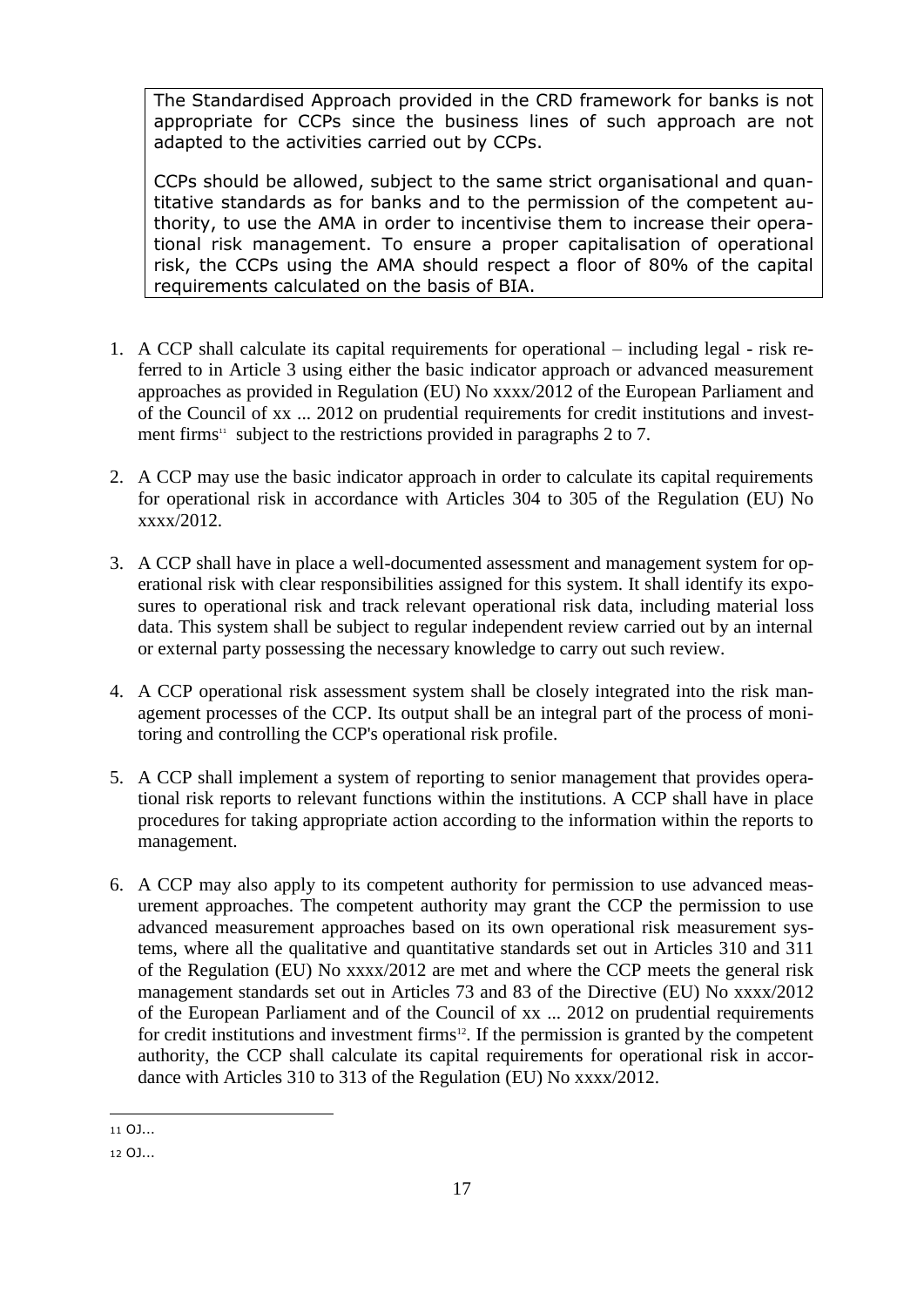7. CCPs using the Advanced Measurement Approaches as specified in paragraph 6 for the calculation of their capital requirements for operational risk shall provide capital which is at all times more than or equal to 80% of the capital required using the basic indicator approach according to paragraph 2.

#### *Article 8*

Capital requirements for credit, counterparty credit and market risks stemming from noncovered activities

Explanatory text for consultation purposes

EBA considers that such risk exposures stemming from non-covered activities should be calculated using some approaches set out for banks by the CRR.

Investment activities expose the CCPs at least to the same kind of credit risks that is typically faced by credit institutions. As the risk does not depend on the nature of the institutions but on the activities performed, it seems appropriate to refer to the prudential framework for banks but to take into account the concentration of risks stemming from derivatives that CCPs are exposed to.

In EBA"s view, the CCPs should calculate its risk-weighted assets according to the Standardised Approach for credit risk. According to such method, the exposure value of an asset (i.e. its risk-weighted value) is equal to the product of its accounting value and the specific risk weight associated. The risk weights range from 0% for to 150%. Capital requirements for credit risks would be equal to the 8% of the risk-weighted assets.

EBA also considers that market risk, i.e. risk related to movements in markets factors, such as interest rates, should be calculated using the Standardised Approach for market risk set out for banks by the Capital Requirements Directive. According to such method, capital requirements for market risk are calculated using position risk adjustment factors applied to market values of the positions held by the CCP.

- 1. A CCP shall calculate its capital requirements for credit, counterparty credit and market risks stemming from its non-covered activities referred to in Article 3 as the sum of 8% of its risk-weighted exposure amounts for credit and counterparty credit risk and its capital requirements for market risk calculated in accordance with the Regulation (EU) No xxxx/2012, subject to the restrictions provided in paragraphs 2 to 5.
- 2. Investing its own financial resources as referred to in Article 47 of Regulation (EU) No xx/xxxx [EMIR], lending securities or commodities received as collateral, depositing cash collateral received, making repurchase transactions on collateral, borrowing transactions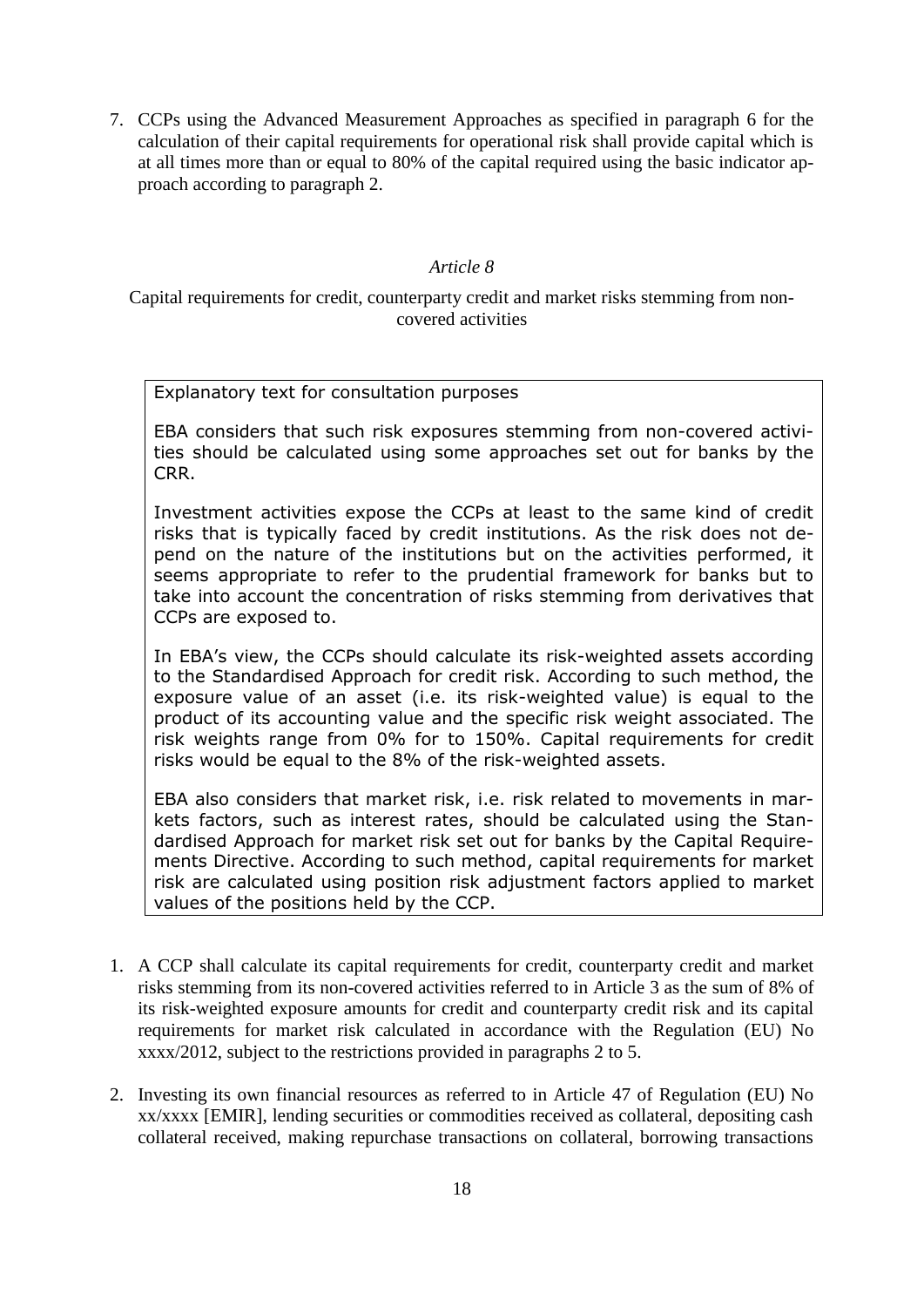or margin lending transactions shall be considered as non-covered activities carried out by a CCP.

- 3. For the calculation of capital requirements for market risk stemming from the non-covered activities it carries out, a CCP shall use the standardised approach for market risk provided for in Articles 315 to 350 of the Regulation (EU) No xxxx/2012.
- 4. For the calculation of the risk-weighted exposure amounts for credit risk stemming from the non-covered activities it carries out, a CCP shall apply the Standardised Approach for credit risk provided for in Articles 106 to 136 of the Regulation (EU) No xxxx/2012.
- 5. For the calculation of the risk-weighted exposure amounts for counterparty credit risk stemming from the non-covered activities it carries out, a CCP shall use the Mark-tomarket Method provided for in Article 269 of the Regulation (EU) No xxxx/2012 for derivative transactions and the Financial Collateral Comprehensive Method applying supervisory volatility adjustments provided for in Articles 218 and 219 of the Regulation (EU) No xxxx/2012 for repurchase transactions, securities or commodities lending or borrowing transactions, long settlement transactions and margin lending transactions.

#### *Article 9*

#### Capital requirements for business and legal risks

Explanatory text for consultation purposes

The risks faced by CCPs may differ in nature to those faced by banks, reflecting their different roles, and so applying only the bank regulatory framework may not capture them appropriately.

For the purposes of the review and evaluation referred to in Article 21 of Regulation (EU) No xx/xxxx [EMIR], the competent authority shall have the power to require a CCP to hold capital in excess of the capital requirements laid down in Article 3 or to decrease its exposure to risks if deemed necessary. The competent authority shall take into account legal risk not captured in Article 7 and business risk. Business risk refers to the risk a CCP assumes due to potential changes in general business conditions, such as market environment, client behaviour and technological progress.

#### *Article 10*

#### Monitoring and reporting

1. A CCP shall have procedures in place to identify all sources of risks that may impact its on-going functions and shall consider the likelihood of potential adverse effects on its revenues or expenses and its level of capital. A CCP shall monitor the compliance with the capital requirements set in Article 3 on an ongoing basis.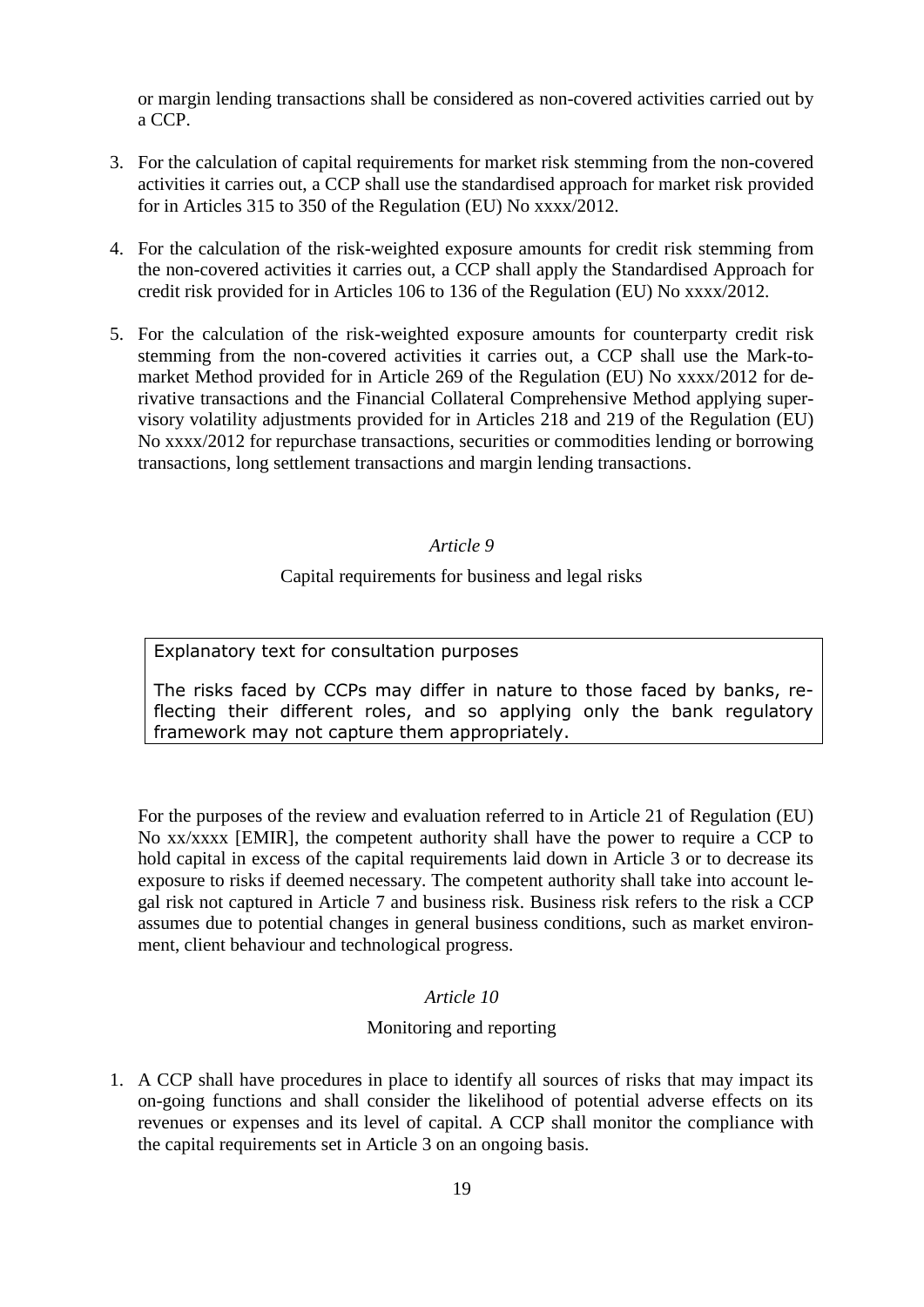2. A CCP shall report the compliance with the capital requirements set in Article 3 to its competent authority on a quarterly basis.

#### *Article 11*

This Regulation shall enter into force 20 days after publication in the *Official Journal of the European Union*.

It shall apply 6 months after its publication in the *Official Journal of the European Union*.

This Regulation shall be binding in its entirety and directly applicable in all Member States. Done at Brussels,

> *[For the Commission The President]*

*[For the Commission On behalf of the President]*

*[Position]*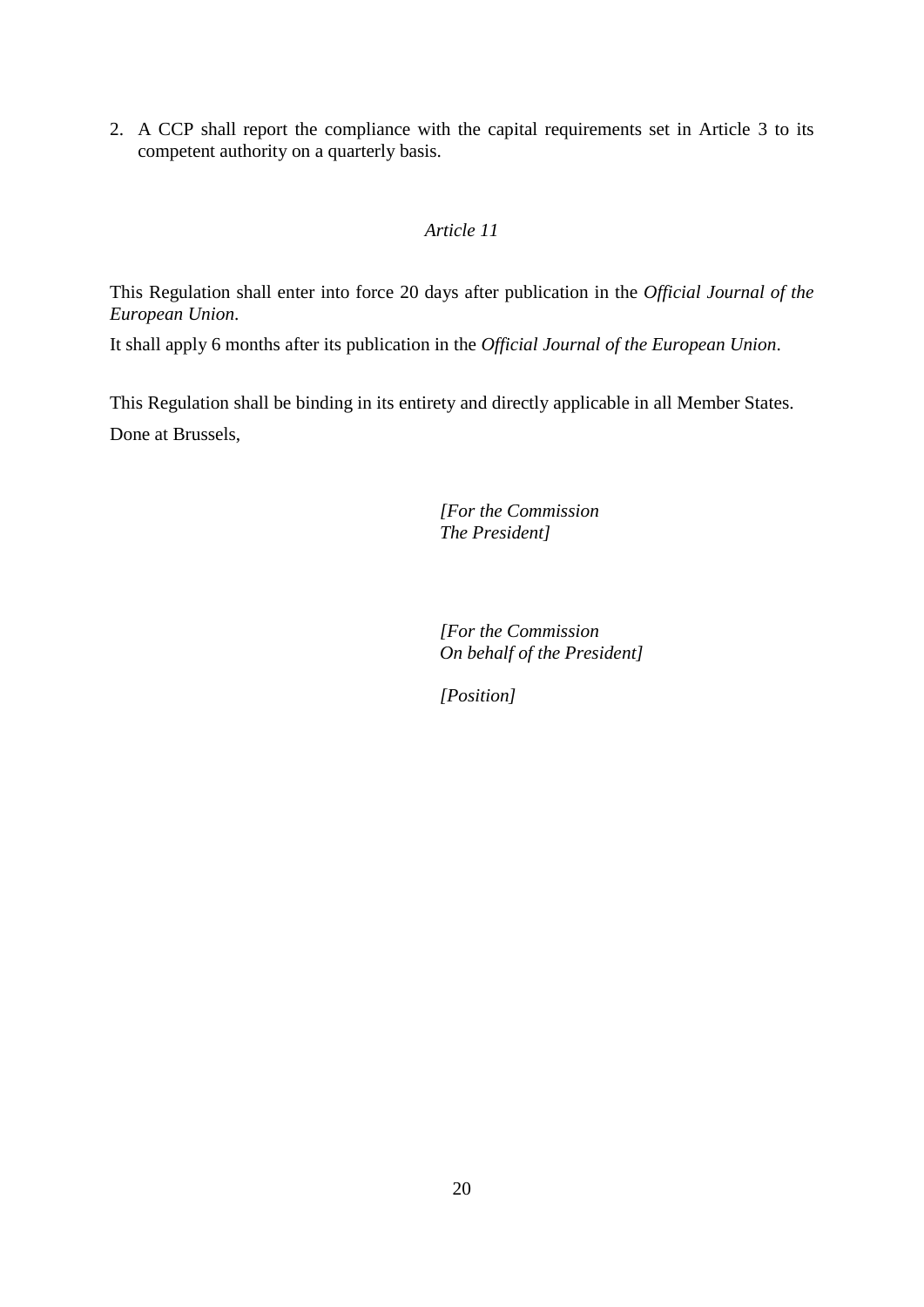## <span id="page-20-0"></span>**V. Accompanying documents**

### <span id="page-20-1"></span>**a. Draft Impact Assessment**

### **Introduction**

The draft Regulatory Technical Standards (RTS) have to be accompanied with an impact assessment according to the Article 10(1) of the EBA Regulation (Regulation (EU) No 1093/2010 of the European Parliament and of the Council).

Article 16 of the European Commission's (EC) proposals for a Regulation on over-the-counter (OTC) derivatives, central counterparties (CCPs) and trade repositories ("EMIR") requires the EBA to draft regulatory technical standards (RTS) on the capital requirements that a CCP should meet.

The EBA has had regard to the  $EC's$  Impact Assessment<sup>13</sup> accompanying the EC"s proposals for EMIR.

#### **Procedural issues and consultation process**

On March  $6<sup>th</sup>$  2012 the EBA published a Discussion Paper on this draft regulatory technical standard for consultation, including seeking data in order to conduct a cost benefit analysis.

The EBA received 21 comments, in particular from CCPs (9), banking and financial associations (5), banks (4), and other financial institutions (2). The EBA analysed these comments and considered them in drafting this RTS.

#### **Scope and nature of the problem**

As explained in the introduction of this consultation paper, the primary function of a CCP is to act as an intermediary between the counterparties to a bilateral trade, so that the parties' bilateral trade is replaced by each of them having a separate trade with the CCP. In this way, the CCP takes on the risk of the potential loss to which a party could be exposed if its counterpart were to default. Therefore, a CCP allows market participants to trade without being exposed to the risk of each other's default.

Given that the Regulation introduces a legal obligation to clear OTC derivatives transactions through CCPs thereby exposing CCPs to higher risks, it has to be ensured that these institutions are robustly risk-managed and financially sound irrespective of the financial instruments cleared.

To limit its credit exposures, the Regulation requires that a CCP collects margin, maintains a pre-funded default fund and maintains dedicated own re-

<sup>1</sup> 13 [http://ec.europa.eu/internal\\_market/financial-markets/docs/derivatives/20100915\\_impact\\_assessment\\_en.pdf](http://ec.europa.eu/internal_market/financial-markets/docs/derivatives/20100915_impact_assessment_en.pdf)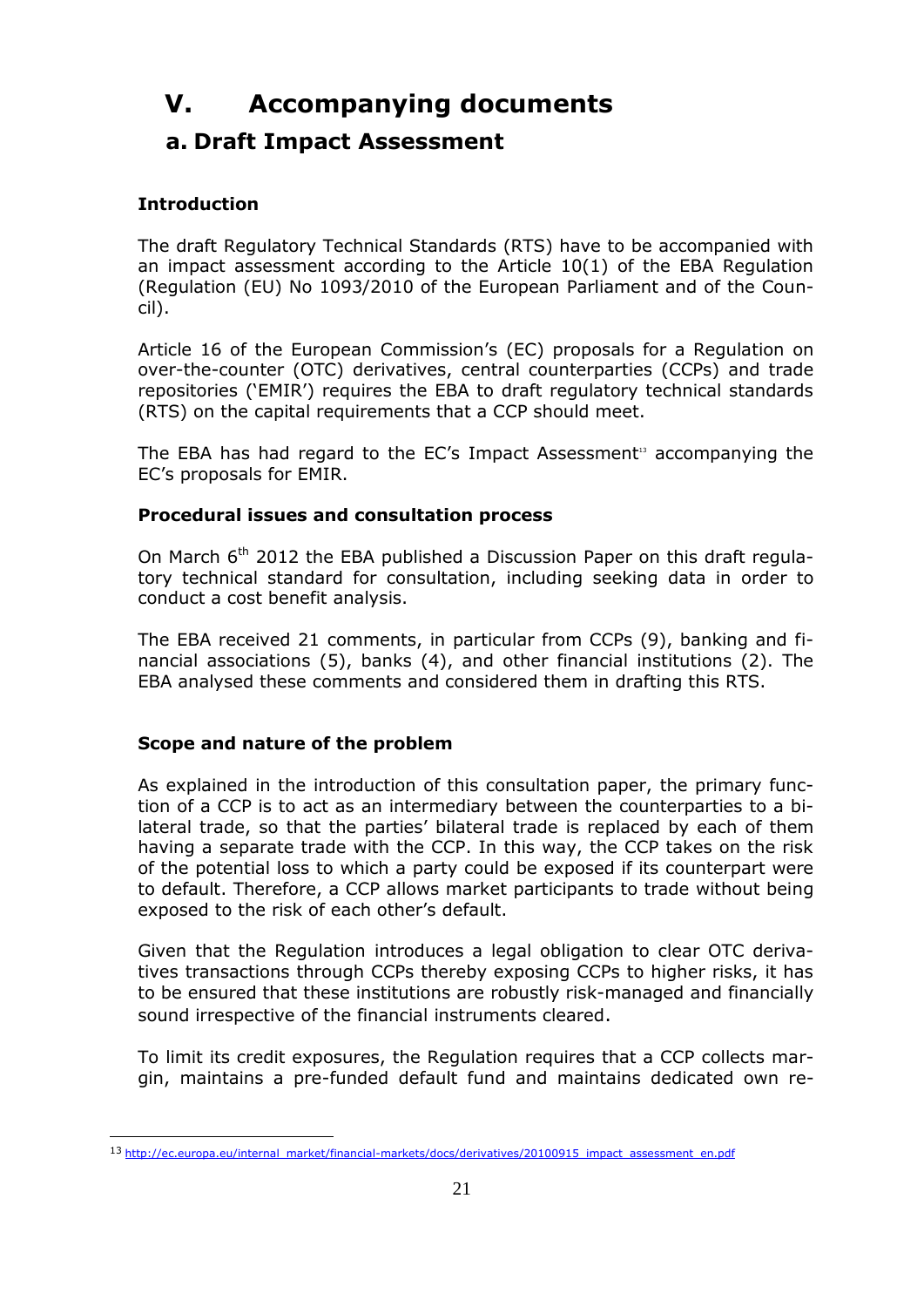sources. The CCP"s dedicated own resources cannot be used to meet the CCP"s regulatory capital requirements.

Further, additional capital is required under Article 16 of the Regulation to mitigate, against market risk, credit risk and counterparty credit risk arising from investment activities and other non-clearing activities; and also to mitigate against operational risk arising from all the activities of a CCP (including those covered and non-covered).

#### **The EU Commission's Impact assessment of the EMIR**

The EU Commission"s Impact Assessment of the EMIR views the reduction of systemic risk is met by increasing the safety and efficiency of the OTC derivatives market as the general policy objective and sets the following specific policy objectives:

- a) To increase the transparency of the OTC derivatives market for regulators, market participants and the public;
- b) To reduce the counterparty credit risk associated with OTC derivatives; and
- c) To reduce the operational risk associated with OTC derivatives.

These goals are further broken down into the following operational objectives:

- a) To obtain complete and comprehensive information on OTC derivatives' positions;
- b) To increase the use of CCP clearing;
- c) To improve bilateral clearing practices; and
- d) To increase the standardisation of OTC derivatives contracts and processes.

This draft RTS tackles the operational objective b), "increase the use of CCP clearing" ensuring that the CCPs are prudently managed. The aim is to protect the CCPs themselves, the clearing members and their clients, by specifying rules that should ensure the continuation of the operations.

In particular, the draft RTS refers only to the activities not covered by specific financial resources since the covered activities are already subject of other technical standards.

#### **Baseline scenario**

Prior to this proposed Regulation, CCPs were not subject to EU CCP capital requirements. Although in some Member States, a CCP can have a banking licence and thereby be partially subject to the same regulation and capital requirements as a bank. For those other Member States, which do not subject a CCP to have a banking licence, the capital requirements are typically estimated following the CPSS-IOSCO principles using the operational expenses as proxy for the overall risk.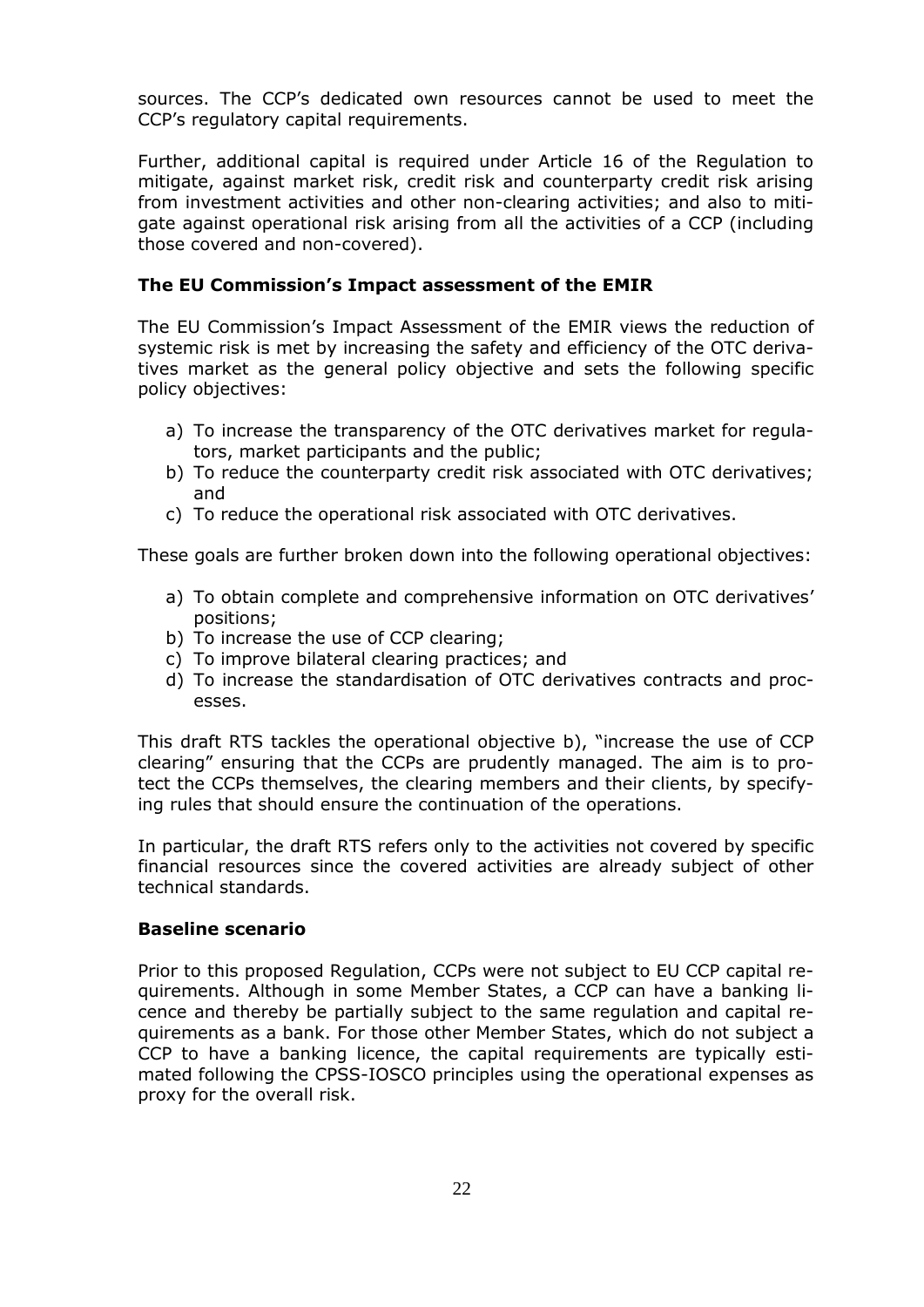Article 16.2 of the EMIR defines the capital requirement for CCPs and requires the estimate of market, credit, counterparty credit, other risks and the operational expenses for an orderly wind-down or reorganisation of the operations.

The baseline scenario is the current status quo. The impact will be measured assuming that all the CCPs are subject to the capital requirements defined in Article 16 of the EMIR with the specification of the draft RTS.

An alternative baseline scenario could consider that the Regulation is implemented in the absence of the technical standard. In this case however, the Regulation does not specify how the risk measures should be estimated and would be impossible to have a quantitative assessment of the impact. For this reason, the baseline scenario is defined as in the previous paragraph.

#### **Data used for the Impact Assessment**

To gather data to assist the EBA in conduction its Impact Assessment several questions on the consequences of different policy options were asked in the Discussion Paper EBA/DP/2012/1.

Under various options, the CCPs were asked to estimate for the years 2007- 2011:

- a) appropriate time span for winding down or restructuring a CCP's activities;
- b) capital requirements for operational risk;
- c) capital requirements for credit risk;
- d) capital requirements for counterparty credit risk;
- e) capital requirements for market risk.

At the time of publication of this Consultation Paper, the collection of these data is still in progress.

#### **Likely economic impact**

Capital requirements will be substantially higher than in the past, given that currently CCPs usually only compute the capital requirements using the approach based on operational expenses.

The proposed capital requirements will increase the soundness and robustness of CCPs, thereby helping to limit the costs for the society in case of a default of a CCP. The proposed requirements will also help improving the internal risk management processes of a CCP.

Further it is envisaged that the compliance costs for CCPs will rise due to the implementation of processes to calculate, monitor and report the capital requirements; including the possible need to develop IT systems, and increase compliance and IT staff.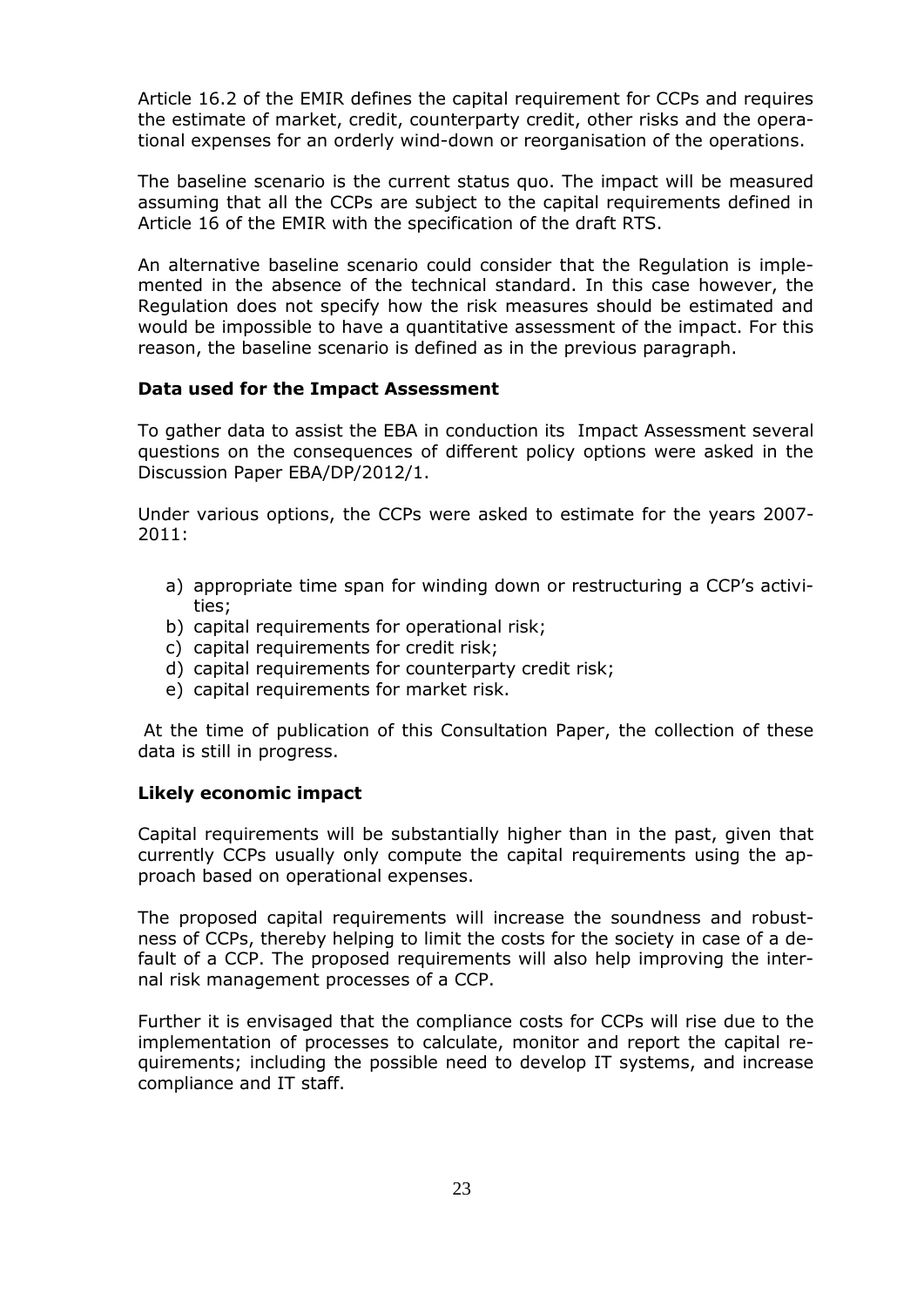Moreover, this cost will likely be larger for those CCPs that do not already compute the capital requirements using the approach based on operational expenses.

Further there will be a direct cost for supervisors:

- a) The supervisors will have to assess whether the CCPs meet all the requirements of these Technical Standards e.g. they have to assess the internal models for operational risk when required by a CCP, and they have to assess and monitor the capital plans submitted by the CCPs. At this juncture, EBA is not aware that there is a CCP currently using the Advance Model Approach to estimate the operational risk.
- b) Supervisors will also incur higher costs since they have to address business and legal risks as per Article 9 of the draft RTS.

#### **Considered and preferred options**

#### Options on Capital requirements

The EBA decided to retain the requirement that a CCP should hold capital including retained earnings and reserves that is at all times at least equal to the sum of the following two amounts:

- a) its operational expenses during an appropriate time span for windingdown or restructuring its activities;
- b) the sum of the capital requirements for the overall operational risk and for credit, counterparty and market risks stemming from non-covered activities.

An alternative approach is to consider only the higher of the two quantities. This option was considered to be in conflict with the Level 1 text.

Another alternative approach is to consider operational expenses only (allowing differentiated treatment depending on the CCPs" size and type of activities). This option was considered also to be in conflict with the Level 1 text that explicitly stipulates that both aspects (operational expenses and risks) have to be covered by the capital requirements.

#### Options on the estimation of the winding down or restructuring period

The EBA decided that the estimation of the appropriate time span for the winding-down or restructuring of their activities should remain the CCPs' responsibility.

Advantage: The estimation will enhance the understanding of the risk and of the business for CCPs and Supervisors.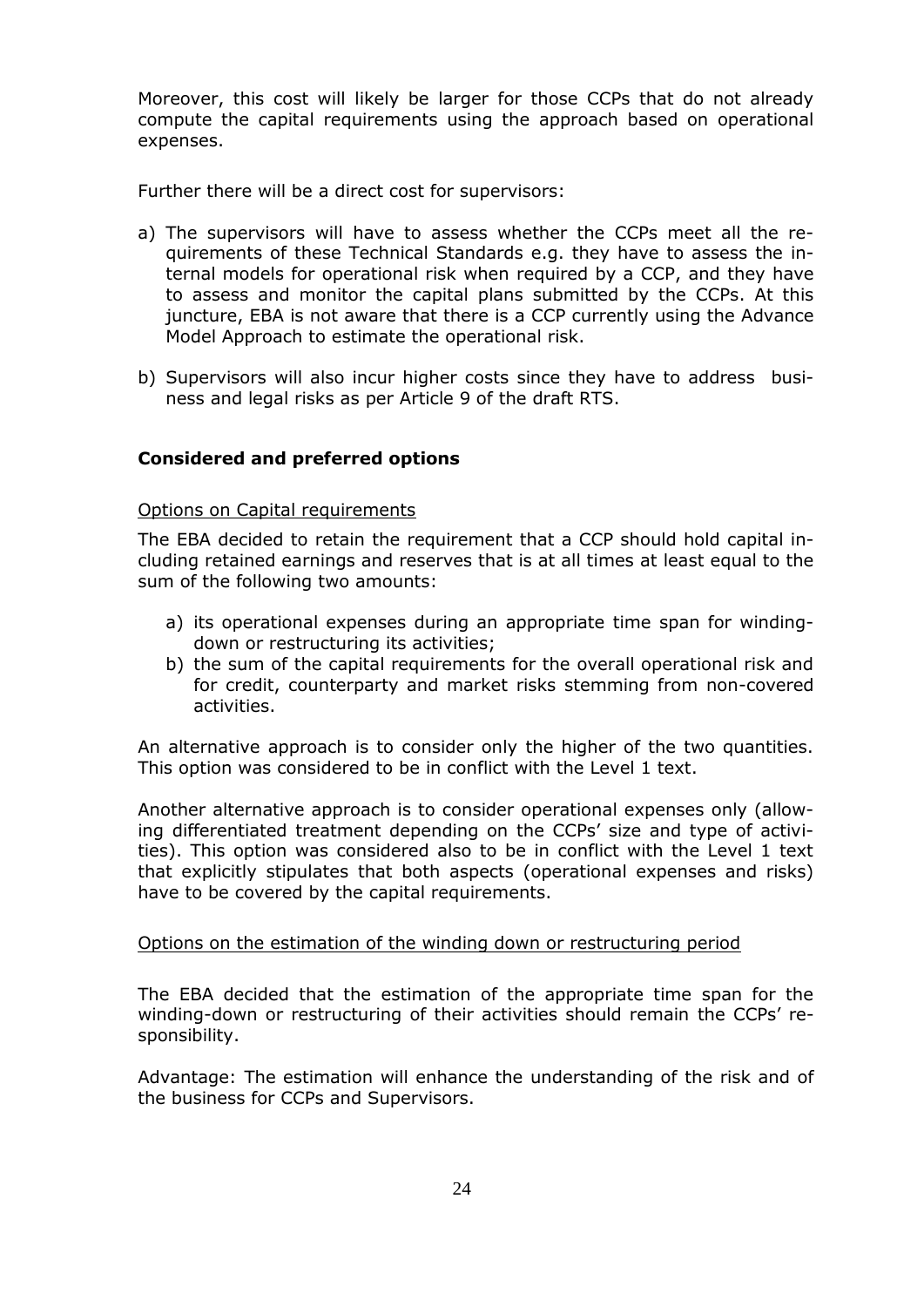Disadvantage: The estimation is highly dependent on the actual market conditions at the time of winding down and also on the reasons which lead to the necessity to wind down.

As a consequence of the previous paragraph, the introduction of a floor is necessary and it is fixed at 12 months.

The final impact assessment and the feedback report will be published after the consultation period.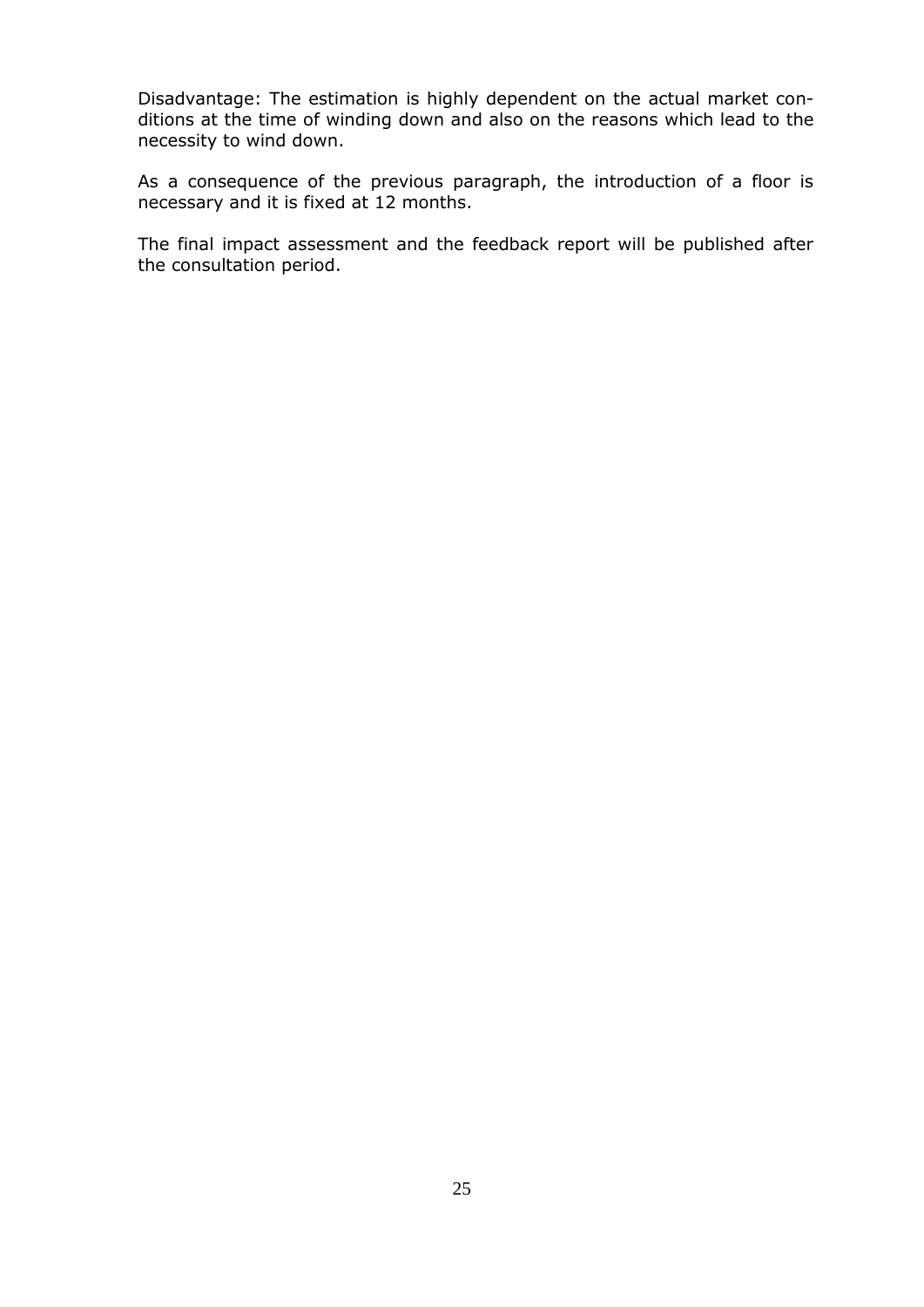### <span id="page-25-0"></span>**b. Questions for consultation**

- Q 1. Do you support this approach to capital requirements?
- Q 2. Do you have any other option to suggest that is not covered in this draft RTS?
- Q 3. Do you consider there to be any alternative approach which is more appropriate that would be consistent with Article 16 of the Regulation?
- Q 4. What is the incremental cost to your CCP for the implementation of this proposal?
- Q 5. What is the incremental benefit to your CCP for the implementation of this proposal?
- Q 6. What is the incremental cost for the supervisors for the implementation of this proposal?
- Q 7. What is the incremental benefit for the supervisors for the implementation of this proposal?
- Q 8. What is your view on the notification threshold? At which level should it be set?
- Q 9. In your view, in which case should restriction measures be taken by the competent authority once the notification threshold is breached?
- Q 10. Which criteria do you take into account for estimating the appropriate time span for orderly winding down or restructuring of the CCP"s activities?
- Q 11. What is your estimation for the number of months necessary to ensure an orderly winding-down or restructuring of the CCP"s activities?
- Q 12. What is the incremental cost or benefit to your CCP of this proposal assuming that the time span for winding down or restructuring a CCP's activities is 12 month?
- Q 13. How do you currently measure and capitalise for operational risk?
- Q 14. Do you think that the banking framework is the most appropriate method for calculating a CCP"s capital requirements for operational risk? If not, which approach would be more suitable for a CCP?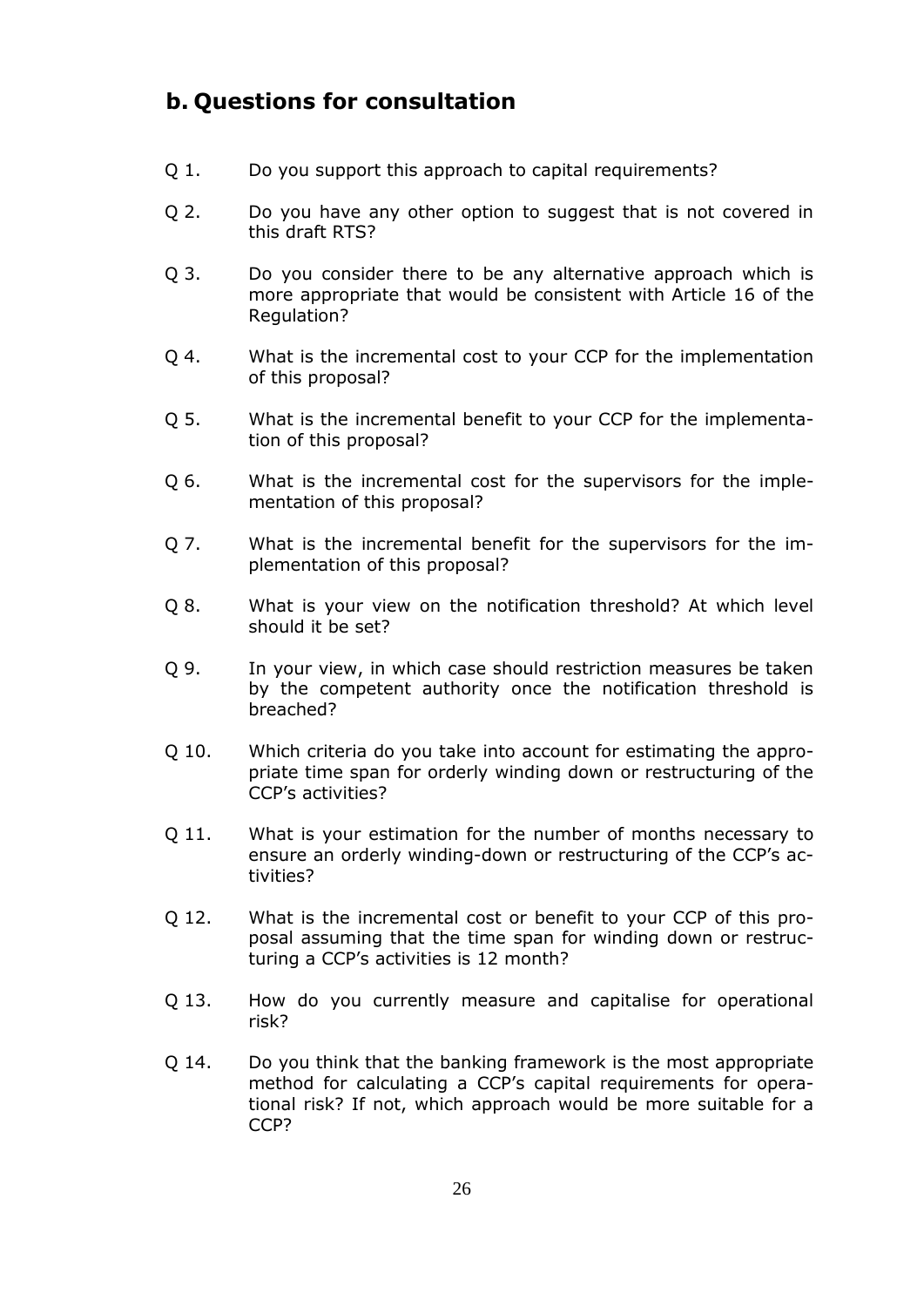- Q 15. Do you think that the Basic Indicator Approach set out for banks is appropriate for CCPs?
- Q 16. In your view, which alternative indicator should the EBA consider for the Basic Indicator Approach?
- Q 17. What would be the incremental cost of employing the basic indicator approach set out for banks for the calculation of your capital requirements for operational risk?
- Q 18. Do you think CCPs should be allowed to calculate the capital requirements for operational risk with an internal model, as in the advanced measurement approach?
- Q 19. Which other approaches should the EBA consider for operational risk measurement?
- Q 20. What are the incremental costs and benefits to your CCP for the implementation of the advanced measurement approach for operational risk?
- Q 21. Do you think CCPs should be allowed to calculate the capital requirements for market, credit and counterparty credit risks with internal models?
- Q 22. How do CCPs currently measure and capitalise for credit, counterparty credit and market risk stemming from non-covered activities?
- Q 23. Do you think that the banking framework is the most appropriate method of calculating a CCP"s capital requirements for credit, counterparty credit and market risk stemming from non-covered activities?
- Q 24. What are the incremental costs or benefits to your CCP of this proposal assuming that for credit risk stemming from noncovered activities is computed with the approach required in Article 8?
- Q 25. What are the incremental costs or benefits to your CCP of this proposal assuming that for counterparty credit risk stemming from non-covered activities is computed with the approach required in Article 8?
- Q 26. What are the incremental costs or benefits to your CCP of this proposal assuming that for market risk stemming from noncovered activities is computed with the approach required in Article 8?
- Q 27. Do you think that CCPs, should be allowed to calculate their capital requirements for credit, counterparty credit and market risk using internal models?